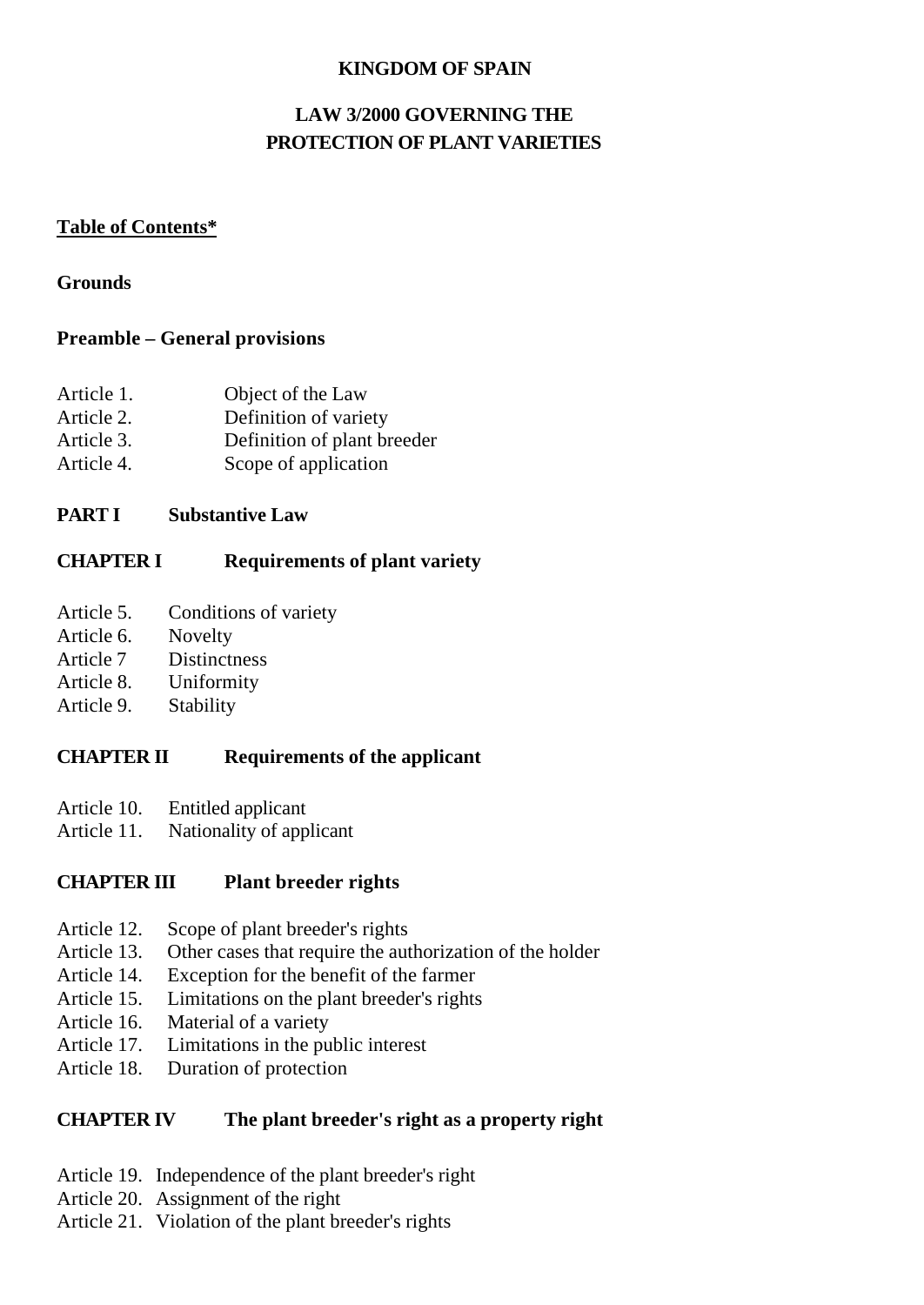## **CHAPTER V Exploitation licences**

- Article 23. Contractual Licences
- Article 24. Compulsory licences
- Article 25. Compulsory cross-licences
- Article 26. Conditions attaching to compulsory licences

## **CHAPTER VI Nullity and extinction of the plant breeder's right**

- Article 27. Nullity of right
- Article 28. Lapse of the right

## **PART II Offences and penalties**

- Article 29. Administrative offences
- Article 30. Penalties
- Article 31. Amount of the penalties

## **PART III Organization**

- Article 32. Competent body
- Article 33. Official Protected Varieties Register
- Article 34. Plant Variety Protection Right Committee

## **PART IV Procedure**

## **CHAPTER I Application**

- Article 35. Application
- Article 36. Priority application
- Article 37. Publication of the applications
- Article 38. Priority Right

## **CHAPTER II Application procedure**

- Article 39. Examination of the application
- Article 40. Technical examination
- Article 41. Opposition to the grant of a plant variety right
- Article 42. Opposition procedure
- Article 43. Access to the information

## **CHAPTER III Resolution of the procedure**

- Article 44. Resolution
- Article 45. Duration of the procedure
- Article 46. Expiry of the procedure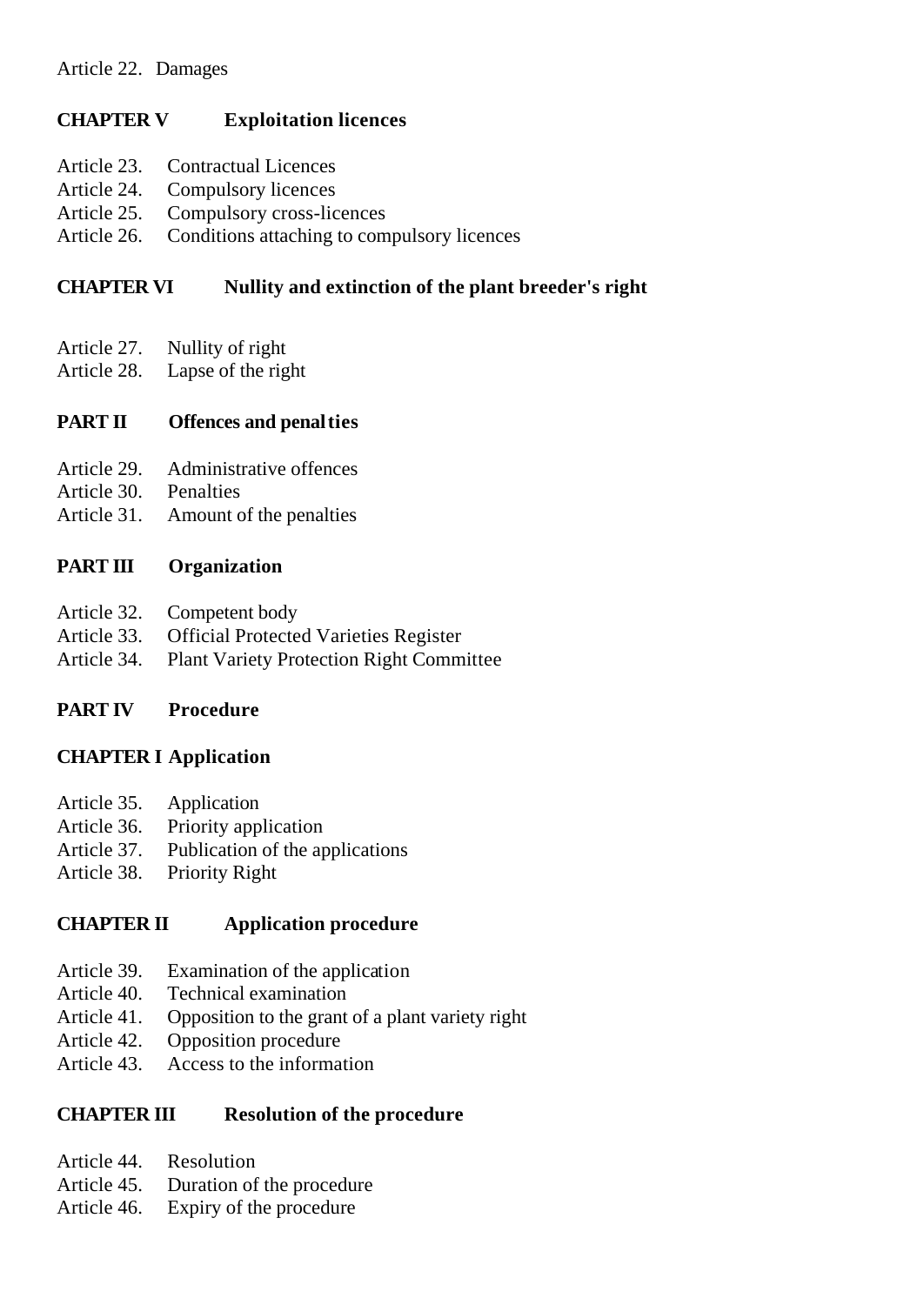## **CHAPTER IV Denomination of the variety**

- Article 47. Denomination requirements
- Article 48. Registration of the denomination
- Article 49. Use of the denomination

## **CHAPTER V Maintenance of the plant breeder's right**

- Article 50. Maintenance of the variety
- Article 51. Verification of the variety

## **PART V Fees**

- Article 52. Passive subjects
- Article 53. Fee due in respect of procedure and decision
- Article 54. Fee for conduct of the technical examination
- Article 55. Maintenance fee
- Article 56. Fees for administrative services rendered
- Article 57. Administration and collection

First additional provision. Revision of the amount of the penalties

Second additional provision. Interpretation criteria

Third additional provision. Limitation of the plant breeder's right

Fourth additional provision. Respect for international Treaties and Conventions

Fifth additional provision. Community protection

First transitory provision. Procedures initiated before the application of the present Law Second transitory provision. Regime applicable to rights granted prior to the adoption of this Law

Third transitory provision. Current law suits

Single derogatory provision. Repeals

First final provision. Amendment to Law 11/1986 of 20 March 1986 – the Patent Law

Second final provision. Additional application legislation

Third final provision. Development of the Law

Fourth final provision. Entry into force

## **ANNEX 1 Law in respect of which an exception may be admitted to Article 14 of the Law**

## **ANNEX 2 Classification of plant species for the purpose of determining the amount of the fees in Articles 54 and 56**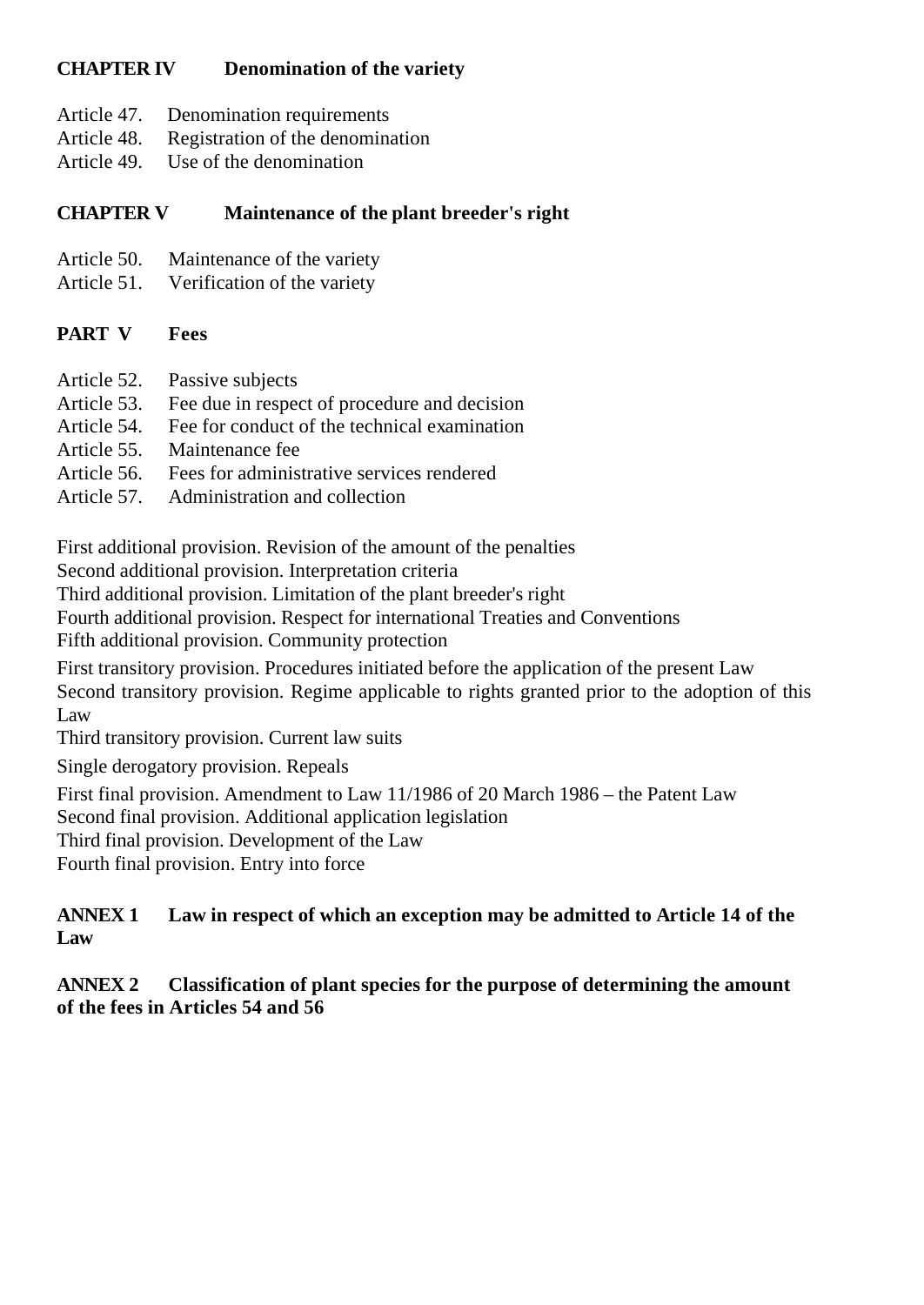*Law 3/2000, of 7 January governing the Protection of Plant Varieties*

## JUAN CARLOS I King of Spain

To all those who may see and here the following -

Let it be known that Parliament has adopted and I have duly ratified the following Law.

#### **GROUNDS**

**1**

The existence of a legal system for the protection of the rights of breeders of plant varieties will have a positive impact on the national economy in general and on the agricultural sector in particular in that it will stimulate the investigation and the consequent increase in private resources devoted to this activity, which will in turn facilitate the access of farmers to new technologies, improve farming productivity and, in the final analysis, result in an increase in the competitiveness of our products and the profits realised by farmers.

To date, the system for the protection of plant breeders has been covered by the International Convention for the Protection of New Varieties of Plants of 2 December 1961, administered by the International Union for the Protection of New Varieties Plants (UPOV), signed and ratified by the Kingdom of Spain, and embodied in Law 12/1975, of 12 March 1975, on the Protection of Plant Varieties based to a large extent on the said Convention.

**2**

There are two fundamental reasons that justify the adoption of new domestic legislation on the protection of plant breeders:

Firstly, it is necessary to adapt domestic legislation to a changing international legal environment. On one hand, the UPOV International Convention has been revised on various occasions; revisions introduced by the Conventions of 10 November 1972 and 23 October 1978 were incorporated into domestic legislation, yet the Convention of 19 March 1991 introduced nove lties of which account must be taken in the law of the land.

Conversely, the European Union has adopted its own protection system with Council Regulations (CE) 2100/94 of 27 July 1994 governing Community protection of plant varieties. Nevertheless, Article 3 of these Regulations (CE) recognises the right of the States members of the European Union to "grant national property rights for plant varieties", although it expressly prohibits the simultaneous application of domestic and Community Law. The Spanish State opts for the establishment of its own protection system, although harmonised with that of the Community; in this connection, account should be taken of the fact that Community Law defers to domestic Law on all matters that could arise in connection with legal action that may be taken in respect of breaches of such a right.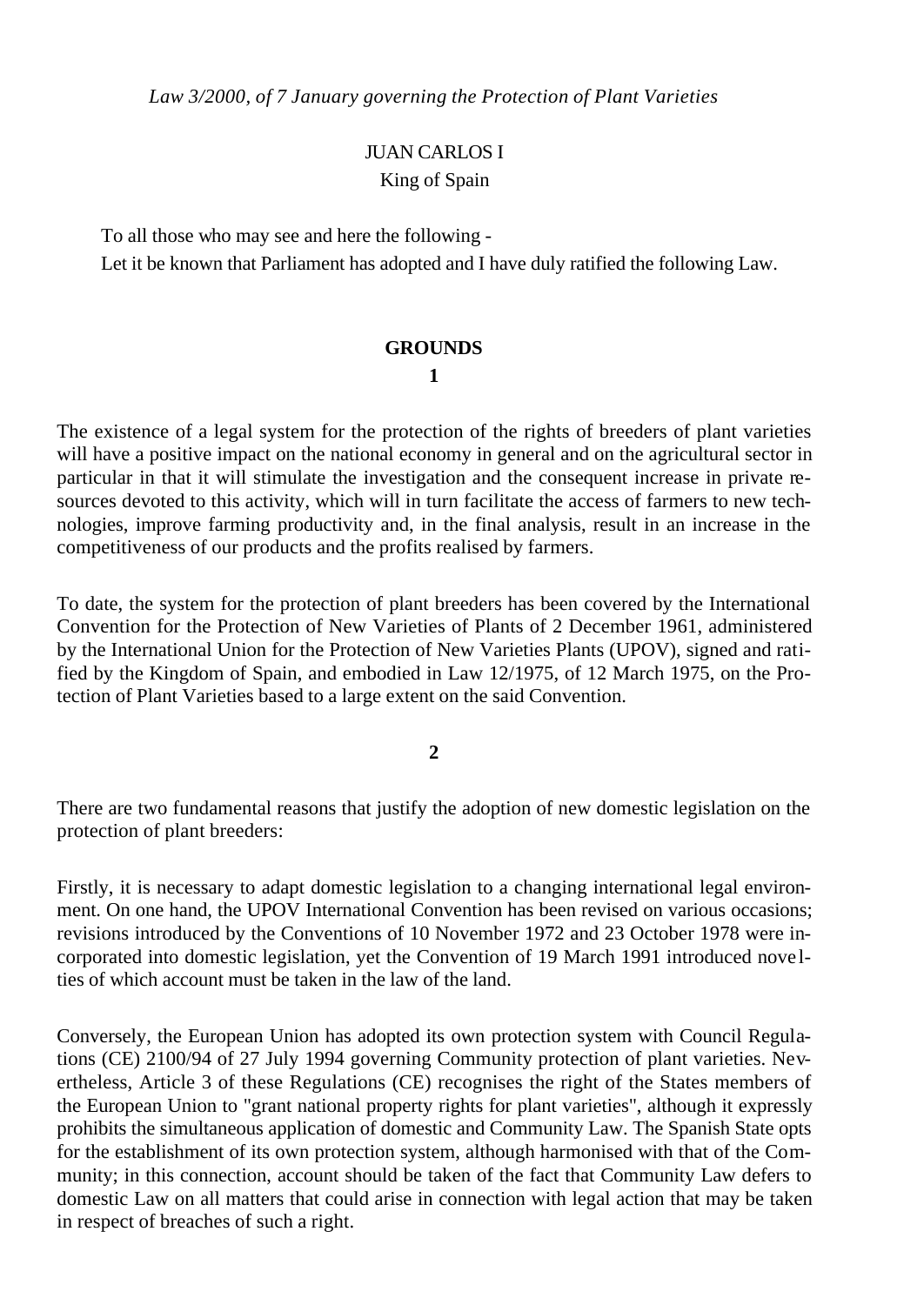Secondly, recent advances in biotechnology and genetic engineering that have accelerated the process of obtaining plant varieties and the experience acquired over the past twenty years, make it necessary and, of course, advisable to amend current legislation to bring it into line with all industrialised countries, not only of the European Union but also of other continents.

The fundamental objectives of the present Law, apart from adapting to international norms, is to reinforce the protection of plant breeders and to improve the operation of the public administration in the exercise of the functions relative to the matter governed by this Law.

The rights of plant breeders will be strengthened by the more precise and technically more perfect regulation of the facilities conferred on them by the plant breeder's rights, as well as the extended duration of protection for all plant species which, in turn, will encourage research in this field. Concretely, the main innovations of this Law are the following:

Firstly, it more precisely defines the facilities of plant breeders with respect to the exploitation of their protected varieties, clearly defining the Laws of third parties relating to such varieties that require the authorization of the breeders and it reinforces the action that can be taken against those who disregard such facilities.

Secondly, it clearly defines the term "farmer's exception" that refers to those situations in which farmers may avail themselves of the plant material produced on their own property for their own use without needing to obtain the authorization of the plant breeder of the variety used or making a payment to that breeder.

Besides the farmer's exception, some exceptions to the plant breeder's rights are clarified that were previously not very well defined. Possibly the most important is that of the use of the protected varieties as material for the creation of new varieties, thereby avoiding any limitation on research in this field. The concept of the essentially derived variety without a doubt plays an important role with respect to the limitation of the rights of plant breeders and will solve situations that in the past posed problems concerning the attribution of ownership of varieties.

Thirdly, the duration of protection for all plant species is increased, thereby offering greater incentive for research into the obtaining of new varieties and bringing these period into alignment with those applicable in other countries.

Fourthly, our legislation now offers the possibility of marketing plant varieties in Spain before requesting protection, so that the plant breeders may, before submitting to the protection system, determine, on the one hand, the practical results and productive value of a variety before incurring expenses that would not be covered in the case of varieties of mediocre results and, on the other, the reaction of farmers to the supply of new varieties.

An effort will be made to improve the operation of the organs involved in the exercise of these functions by more simply and precisely describing their functions and the procedures according to which they perform those functions. In general, the Law improves the operation of the various organs concerned by giving them a far more technical, legal and scientific content than they have had hitherto and by deeply involving representatives of economic agents.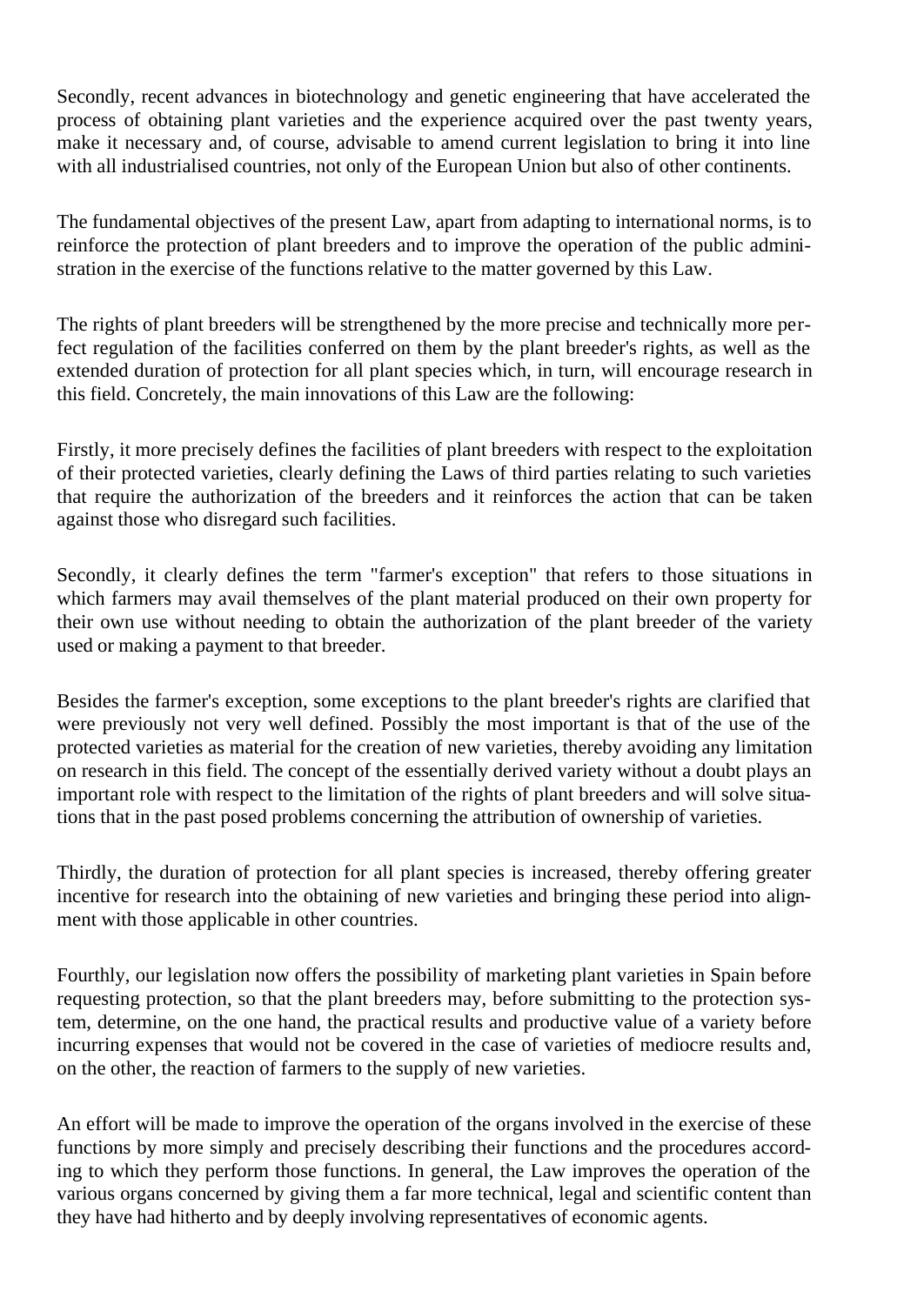From another point of view, this Law allows for greater international co-operation, not only with other States members of the European Union, but also with third countries, as the systems for establishing co-operation in this area become more flexible.

Furthermore, it should be pointed out that advantage is being taken of this Law to incorporate into domestic legislation Article 12 of Directive 98/44/EC of the European Parliament and of the Council of 6 July 1998 on the legal protection of biotechnological inventions relating to the compulsory granting of cross-licences.

Finally, in the case of varieties that contain or consist of genetically modified organisms, Law 15/1994, of 3 June 1994 will be applied which determines the legal system governing the technical examination required for the confined use, voluntary release and commercialization of modified organisms in order to prevent risks to human health and the environment.

The present Law is issued pursuant to Article 149.1.9 of the Constitution that confers on the State exclusive jurisdiction to legislate on intellectual and industrial property and Article 149.1.1 that confers on the State the right to regulate the basic conditions guaranteeing the equality of all Spaniards in the exercise of their rights and the performance of their constitutional obligations.

## **PREAMBLE GENERAL PROVISIONS**

#### Article 1

## *Object of the Law*

1. The object of the present Law is to establish the legal regime governing the protection of plant varieties.

2. A plant variety right shall be granted for the recognition and protection of the entitlements of the breeder of a new plant variety.

#### Article 2

#### *Definition of variety*

1. For the purpose of this Law, 'variety' shall be taken to mean a group of plant within a single botanical taxon of the lowest known rank, which group, irrespective of whether the conditions for the grant of a plant variety right are fully met, can be:

- (a) Defined by the expression of the characteristics that result from a given genotype or combination of genotypes,
- (b) Distinguished from any other plant group by the expression of at least one of the said characteristics, and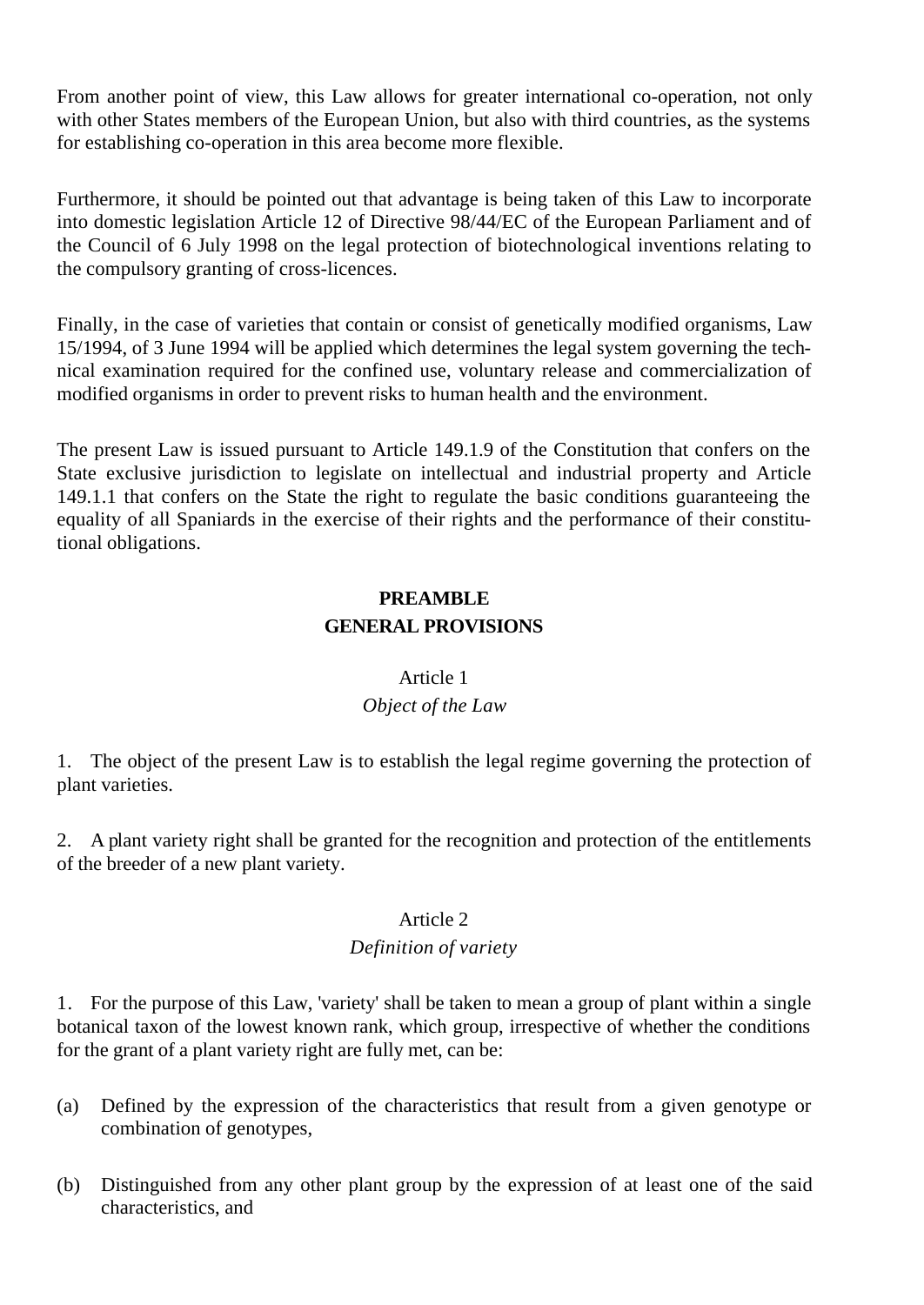(c) Considered as a unit with regard to its suitability for being propagated unchanged.

2. For the purpose of this Law, a plant group shall consist of entire plants or parts of plants as far as such parts are capable of producing entire plants.

#### Article 3

### *Definition of plant breeder*

1. For the purpose of the provisions of this Law, 'plant breeder' shall be understood as the person who created or discovered and developed a variety, or his successors.

2. 'Breeder's rights' shall be understood as all of the rights conferred the holder of a plant variety right under the terms of the present Law.

#### Article 4

#### *Scope of Application*

The present Law shall apply to all plant genera and species including hybrids of genera or species.

## **PART I SUBSTANTIVE LAW**

## **CHAPTER I REQUIREMENTS OF PLANT VARIETY**

#### Article 5 *Conditions of variety*

1. Plant variety rights shall be granted for varieties that are:

(1) New

(2) Distinct

(3) Uniform, and

(4) Stable

2. The granting of plant variety rights may not depend on any conditions additional to or different from those mentioned, provided that the variety be designated by a denomination  $x$ cording to articles 47, 48 and 49, that the plant breeder has complied with the formalities foreseen by this Law and any complementary provisions and that he has paid the appropriate fees.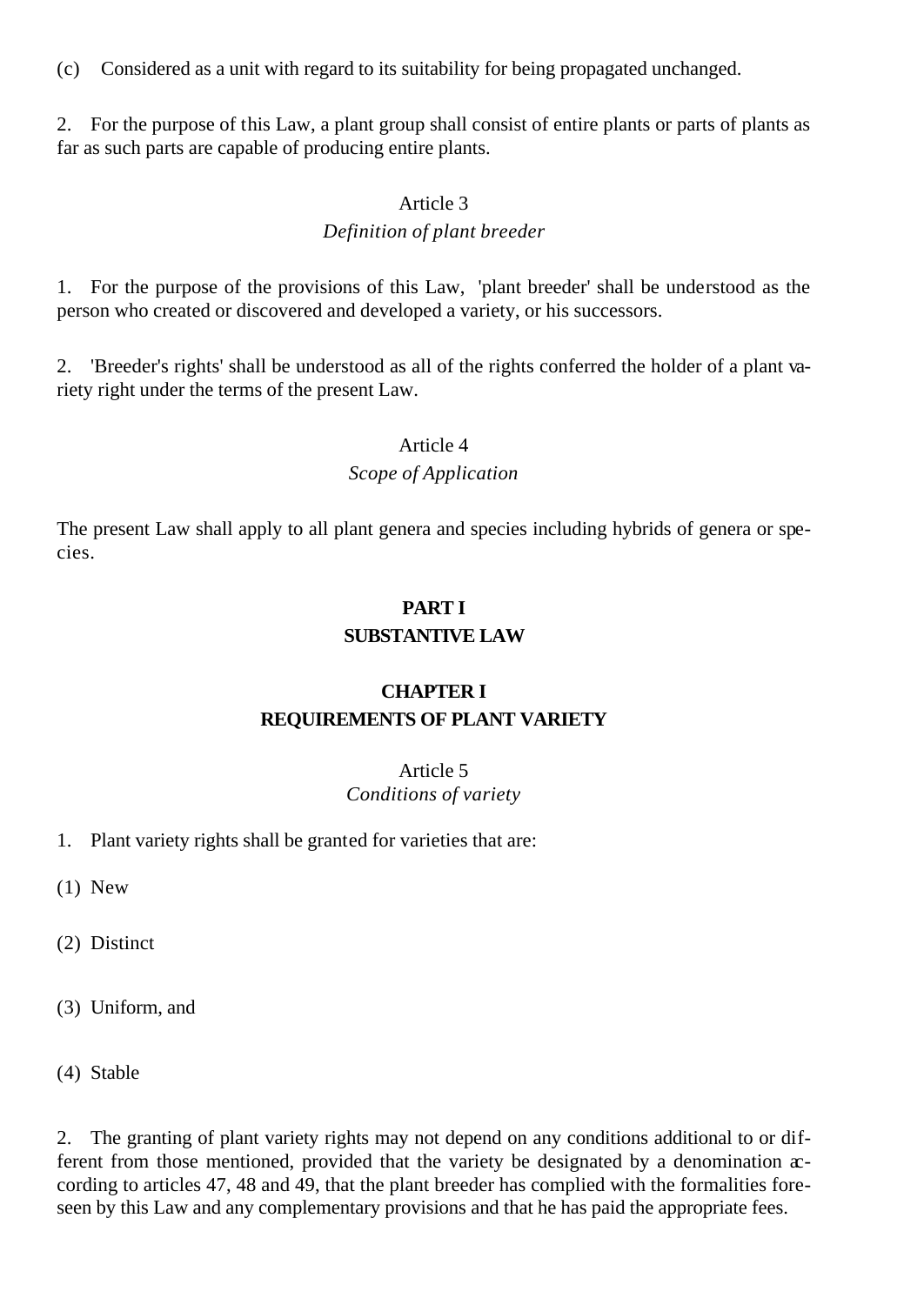## Article 6

#### *Novelty*

1. The variety shall be deemed new if, on the date of filing of the variety right application, the reproductive or vegetative multiplication material or a harvested material of the variety has not been sold or otherwise disposed of to others, by or with the consent of the breeder for purposes of exploitation of the variety or, if this has been done, the following periods have not elapsed:

- (a) One year from the above-mentioned date, if the sale or disposal took place in Spain;
- (b) Four years from the above-mentioned date, if the sale or disposal took place outside Spain and did not concern trees or vines;
- (c) Six years from the above-mentioned date, if the sale or disposal took place outside Spain and concerned trees or vines.

2. The condition of novelty shall not be deemed forfeit for sale or disposal to others in the following cases:

- (a) If it results from an abuse committed to the prejudice of the breeder;
- (b) If it results from a transfer of rights to the variety;
- (c) If it results from material for the reproduction or multiplication of the variety being produced by a third party on behalf of the breeder, provided that such material comes under the control of the breeder.
- (d) If it results from its use by a third person to conduct field or laboratory trials including small-scale transformation tests for the purpose of evaluation.

3. Likewise, the condition of novelty shall not be forfeit by the mere fact of the variety having been entered in an Official Varieties Register admitted for marketing purposes or in compliance with other legal obligations relating to biosecurity.

4. When the production of a variety requires the repeated use of one or more other varieties, the sale or disposal to others of material for reproduction or multiplication or of the product of the harvest of the first-mentioned variety on the conditions set forth in sub-paragraph 1 above, the condition of novelty of the variety or varieties used in such production shall no longer obtain.

#### Article 7

#### *Distinctness*

1. A variety shall be deemed to be distinct if it is clearly distinguishable, by reference to the expression of the characteristics that result from a particular genotype or combination of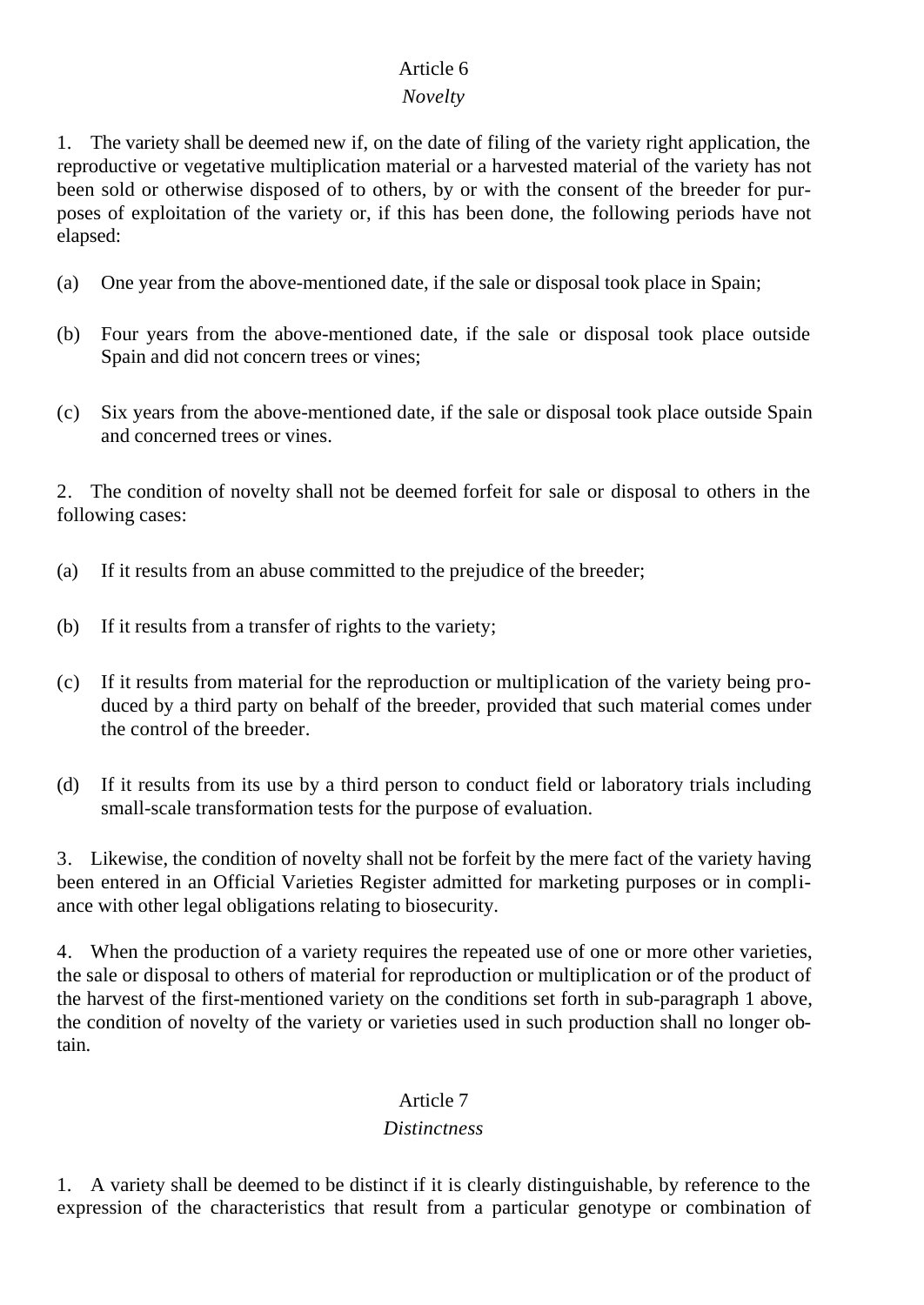genotypes, from any other variety whose existence is a matter of common knowledge on the date of application.

2. The existence of a variety shall in particular be deemed to be a matter of common knowledge from the date on which an application has been filed in any country for:

(a) either a plant variety right, provided that this leads to obtaining the requested protection;

(b) or entry of the variety in an official register, provided that it is finally registered.

3. Common knowledge of the existence of another variety may also be deduced from the exploitation of the variety having commenced, the presence of the variety in a reference collection or from any other means of proof.

#### Article 8

#### *Uniformity*

A variety shall be deemed uniform if, subject to the variation that may be expected from the particular features of its sexual propagation or vegetative multiplication, it is sufficiently uniform in the expression of those characteristics.

# Article 9

#### *Stability.*

A variety shall be deemed to be stable if the expression of its specific characteristics remains unchanged after repeated propagation or, in the case of a particular cycle of propagation, at the end of each such cycle.

## **CHAPTER II REQUIREMENTS OF THE APPLICANT**

#### Article 10

#### *Entitled applicant*

1. The person who bred a variety as defined in Article 3(1) above may apply for a plant variety right. Where the application is filed by an entitled assignee of the plant breeder that assignee shall provide due proof of his condition as assignee.

2. Save proof to the contrary, the applicant shall be considered the holder of the breeder's right.

3. If two or more persons bred or discovered and developed the variety jointly, entitlement shall be vested jointly in both or all of them.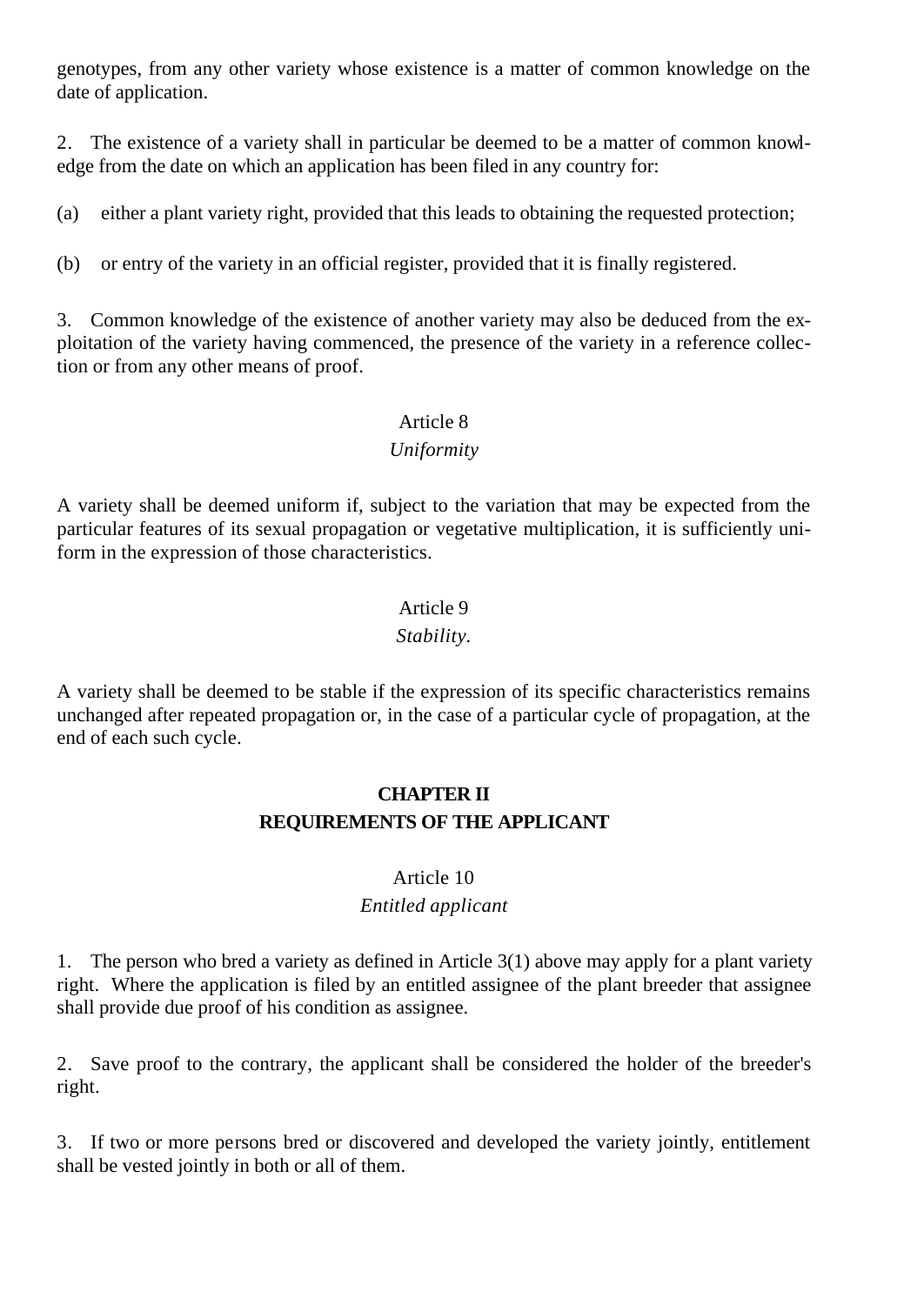4. This entitlement shall also apply to the breeder and any other person if the breeder and the other person have agreed to share such rights.

5. If the breeder is an employee working for another or a civil servant, the entitlement to a plant variety right shall be determined in accordance with the law applicable to the employment relationship in question and, where none such exist, in accordance with the regulations governing inventions by employees contained in Part IV of the Patent Law, being Law 11/1986 of 20 March 1986.

#### Article 11

#### *Nationality of applicant*

The following individuals or bodies corporate may apply for the plant variety rights governed by the present Law:

- (a) Those of Spanish nationality or that have their domicile or registered office in Spain.
- (b) National of a State member of the European Union or of the International Union for the Protection of New Varieties of Plants (UPOV) or of a State that is member of an intergovernmental organization that is member of the said Union or that have their domicile or registered office in one of those States.
- (c) Foreigners not included in the previous paragraphs, whenever, in the State of which they are nationals, Spanish individuals or bodies corporate are granted equivalent rights.

## **CHAPTER III PLANT BREEDER RIGHTS**

#### Article 12

#### *Scope of plant breeder's rights*

1. Protection of the variety confers the beneficiary or the beneficiaries of the plant variety rights the exclusive right to execute the several Laws described below on the variety in question.

2. Without prejudice to the provisions of Articles 14 and 15, the following Laws in respect of variety constituents shall require the authorization of the holder:

- (a) production or reproduction (multiplication);
- (b) conditioning for the purpose of propagation;
- (c) offering for sale;
- (d) selling or other form of marketing;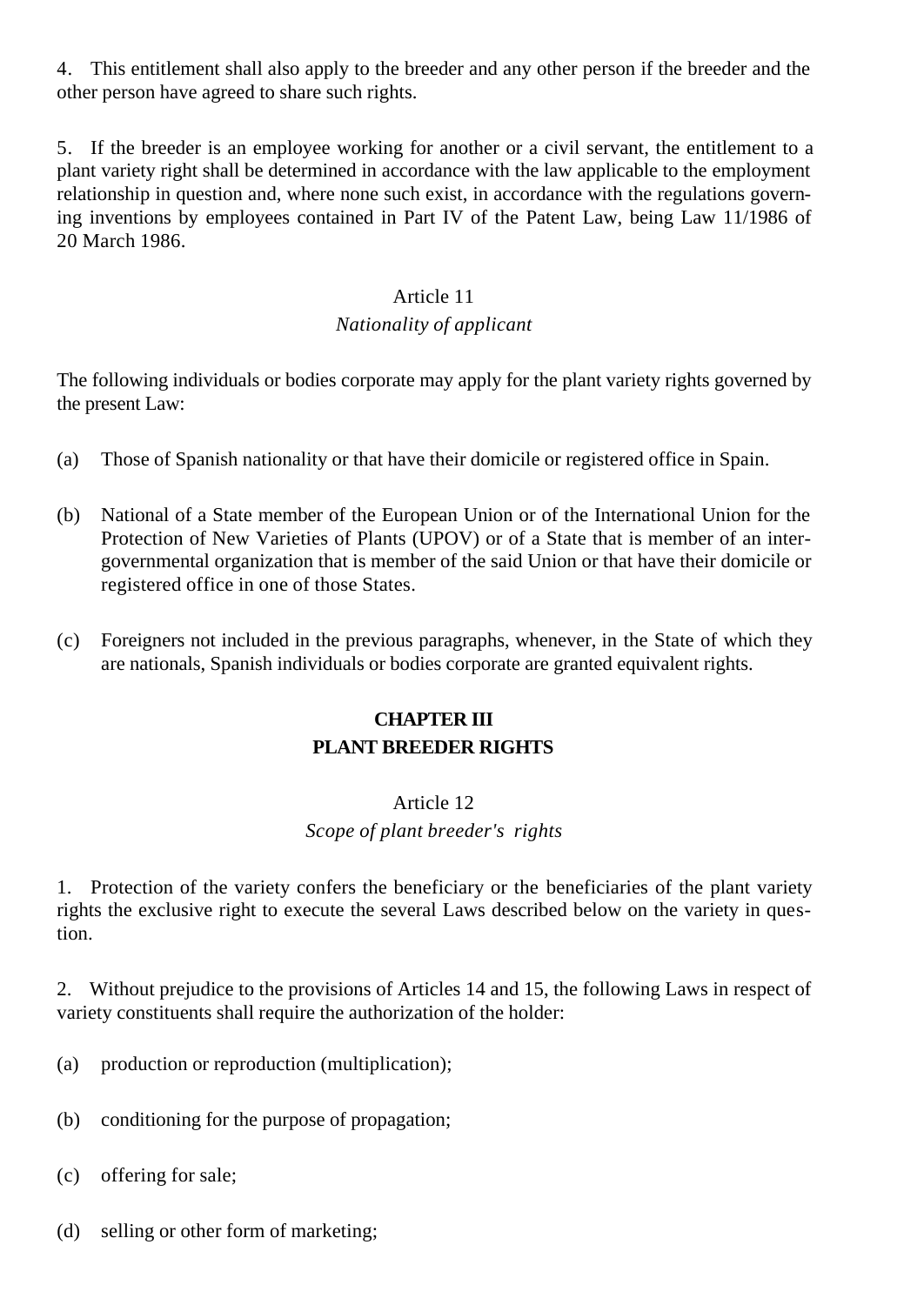(e) exporting;

(f) importing, or

(g) stocking for any of the purposes mentioned in (a) to (f).

3. The holder may make his authorization subject to conditions and limitations.

### Article 13

#### *Other cases that require the authorization of the holder*

1. Notwithstanding the provisions of Articles 14 and 15, the authorization of the holder shall be required for the Laws mentioned in Article 12(2), conducted on the product of the harvest, including whole plants and plant parts, obtained by the unauthorized use of reproduction or multiplication material of the protected variety, unless the plant breeder has been reasonably able to exercise his right in respect of this reproduction or multiplication material.

2. Regulations may provided that, subject to the provisions of Articles 14 and 15, the authorization of the plant breeder shall be required for the Laws mentioned in Article  $12(2)(a)$  to (g), when conducted on products manufactured directly from the yield of a crop of the protected variety covered by the provisions of clause 1 of the present article, by the unauthorized use of the said harvest yield, unless the plant breeder has been reasonably able to exercise his right in respect of this harvest yield.

- 3. The provisions of Articles 12 and 13(1) and (2) shall also apply to:
- (a) The varieties derived essentially from a protected variety when that is not in turn an essentially derived variety.
- (b) Varieties that are not clearly distinguished from the protected variety, pursuant to the provisions of Article 7.
- (c) Varieties whose production needs the repeated use of the protected variety.

4. For the purposes of paragraph 3(a), a variety shall be deemed to be essentially derived from another variety, referred to hereinafter as 'the initial variety' when:

- (a) It is predominantly derived from the initial variety, or from a variety that is itself predominantly derived from the initial variety while at the same time conserving those expressions of the essential characteristics that result from the genotype or combination of genotypes of the initial variety.
- (b) It is quite distinct from the initial variety; and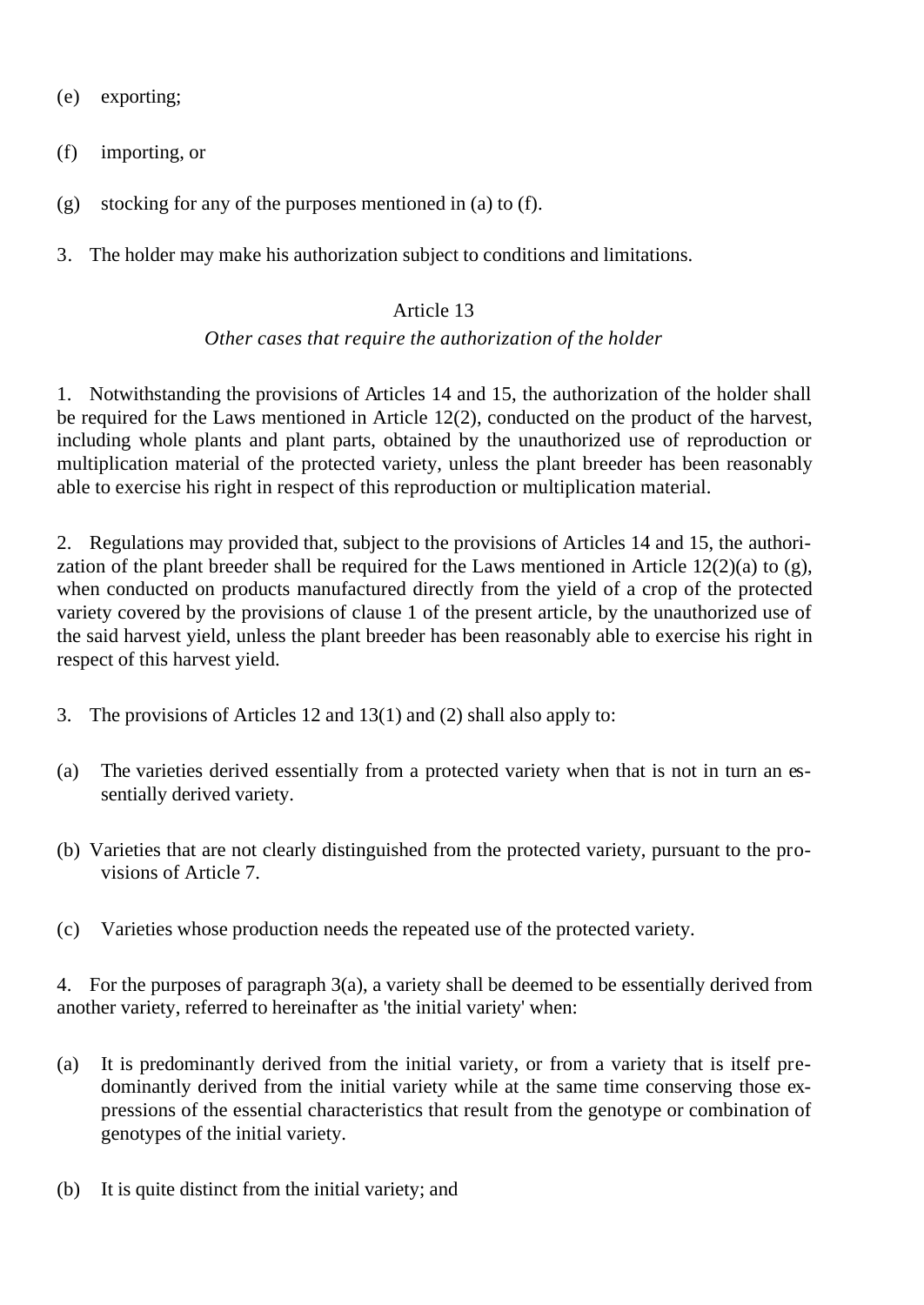(c) Except for the differences which result from the Law of derivation, it conforms essentially to the initial variety in the expression of the characteristics that result from the genotype or combination of genotypes of the initial variety.

#### Article 14

#### *Exception for the benefit of the farmer*

1. Farmers shall be authorized for the purpose of propagation on their own farms, to use the product of the harvest obtained from the sowing on such farms of material for the propagation of a protected variety that has been legally acquired and is neither hybrid nor synthetic.

- (a) For the purpose of this Law, the term "own farm" shall be understood to be any farm or part thereof that the farmer really uses to cultivate plants, whether he be the proprietor thereof or whether he administer it under his responsibility and for his own account, in particular in the case of leased land.
- (b) Similarly the term "farmer" shall be understood as referring to any individuals, bodies corporate, co-operatives, agricultural processing companies, mercantile companies or any other admitted in Law as owner of the farm for the purpose of administering it under their own responsibility and for their own account.

2. The exception to which this Article refers shall apply only to the plant species mentioned in Annex 1.

- 3. The exercise of the exception shall be subject to the following rules:
- (a) There shall be no quantitative restrictions on the farmer's exploitation when the operational needs of the farm require that no such restrictions apply.
- (b) The product of the harvest may be processed to provide seed stock to be sown by the farmer himself or by any services to which he may resort but the identity of the product to be processed and the product resulting from the process must be clearly identified at all times.
- (c) Smallholding farmers shall not be obliged to pay the right-holder a fee. For the purpose of this Law, smallholding farmers shall be considered those determined by regulation  $x$ cording to the peculiarities of the species they produce.
- (d) All other farmers shall be obliged to pay the holder a fee that shall be considerably less than the amount paid for production under licence of the propagation material of the same variety in the same area.
- (e) Verification of the observance of the provisions of this Article or of those adopted pursuant hereto shall be the exclusive responsibility of the holder of the plant varieties right.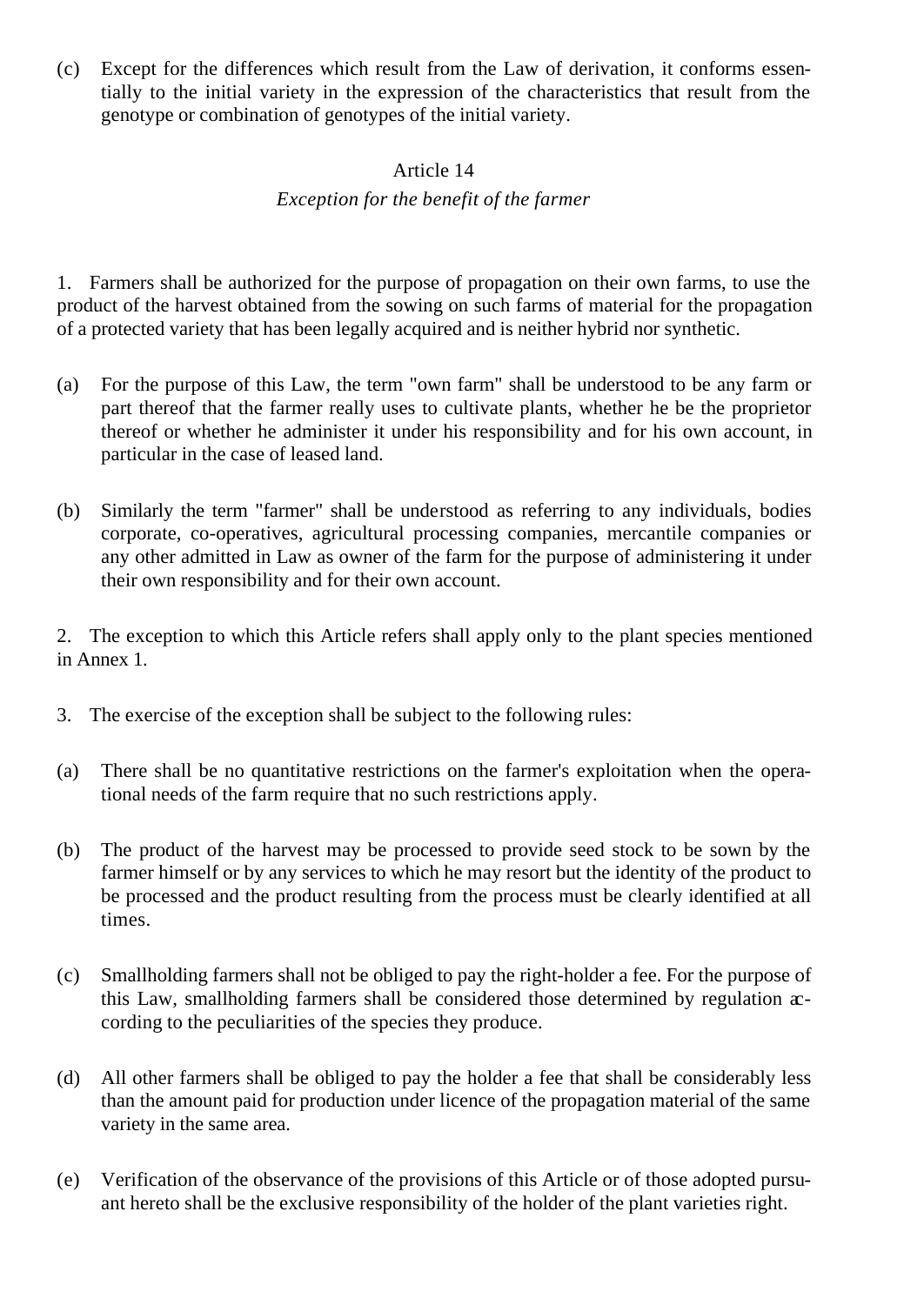(f) Farmers and those providing processing services shall, on request, provide the holder of the plant varieties right with any information he may deem necessary.

4. Official bodies involved in verification may provide relevant information if they came by it in the ordinary performance of their duties and provided that this incurs no additional burden or cost. This provision shall be understood in accordance with domestic or Community provisions on personal data protection.

#### Article 15

#### *Limitations on the plant breeder's rights*

The plant breeder's rights shall not extend to:

- (a) Laws done privately and for non-commercial purposes;
- (b) Laws done for experimental purposes;
- (c) Laws done for the purpose of breeding other varieties as well as Laws referred to in Article 12(2) and Article 13(1) and (2), in respect of such other varieties, except where the other varieties are: varieties essentially derived from the protected variety or that they are not clearly distinguished from the protected variety or that they are varieties whose production needs the repeated use of the protected variety.

#### Article 16

#### *Material of a variety*

1. The plant breeder's rights shall not extend to Laws concerning any material of the protected variety, or of a variety covered by the provisions of Article 13(3), which has been disposed of or marketed to others by the holder or with his consent in Spain, or any material derived from the said material, unless such Laws:

- (a) Involve further reproduction or propagation of the variety in question; or
- (b) Involve the export of variety constituents, from which it can be produced, to a third country which does not protect varieties of the plant genus or species to which the variety belongs, except where the exported material is for final consumption purposes.

2. For the purposes of the present Law, the word "material" used in relation to a variety shall be understood to mean:

- (a) The reproduction or vegetative multiplication material in any form.
- (b) The product of the harvest, including whole plants and plant parts.
- (c) All products directly made from the product of the harvest.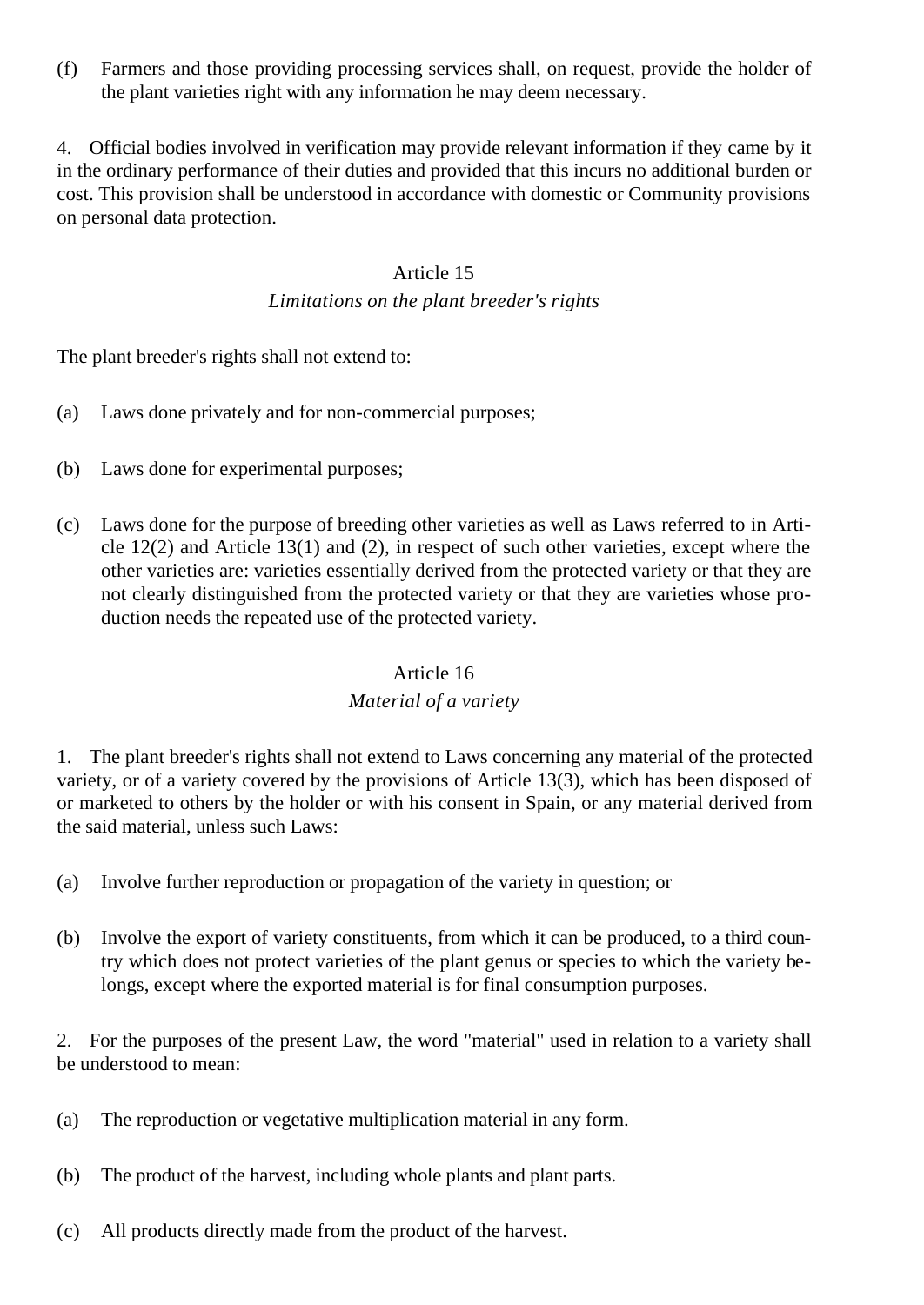### Article 17

#### *Limitations in the public interest*

1. The exercise of the plant breeder's rights may be limited only for reasons of public interest that shall be approved by Royal Decree adopted by the Council on a proposal from the Minister of Agriculture, Fisheries and Food.

- 2. Reasons of public interest shall be deemed to exist:
- (a) When the initiation, increase in the generalization of exploitation of the protected variety, or the improvement of the conditions in which such exploitation is conducted be of crucial importance to public health or to national defence or the environment.
- (b) When the lack of exploitation or the inadequate quality or quantity of exploitation incurs a serious threat to the economic or technological development of the country.
- (c) When national supply requirements so demand.

3. When the limitations referred to in the previous paragraphs result in allowing a third party to do any of the Laws for which the authorization of the plant breeder is required, the Government shall adopt such measures as may be necessary to ensure that the plant breeders receive equitable economic compensation.

4. Likewise, exercise of the plant breeder's rights may, without the need to resort to the regime foreseen in paragraph 1 above, be limited when the varieties concerned by the rights contain genetically modified organisms by applying the provisions of Law 15/1994, of 3 June 1994, for which purpose the juridical regime shall be established for the confined use, voluntary liberation and commercialization of genetically modified organisms, in order to prevent risks to human or animal health and to the environment.

#### Article 18

#### *Duration of protection*

1. The term of the plant breeder's right shall run until the end of the 25th calendar year or, in the case of varieties of vine and tree species, until the end of the 30th calendar year, following the year of grant.

2. During the period ranging from the filing of the application to the granting of the plant breeder's right, the applicant for a plant varieties right shall be entitled to receive financial compensation from anyone who, during the said period, has done Laws which, after the granting of the right, would require authorization from the plant breeder, in accordance with the provisions of Articles 12 and 13.

3. To receive the financial compensation foreseen in the previous paragraph, the applicant shall inform the third party of the existence of the application.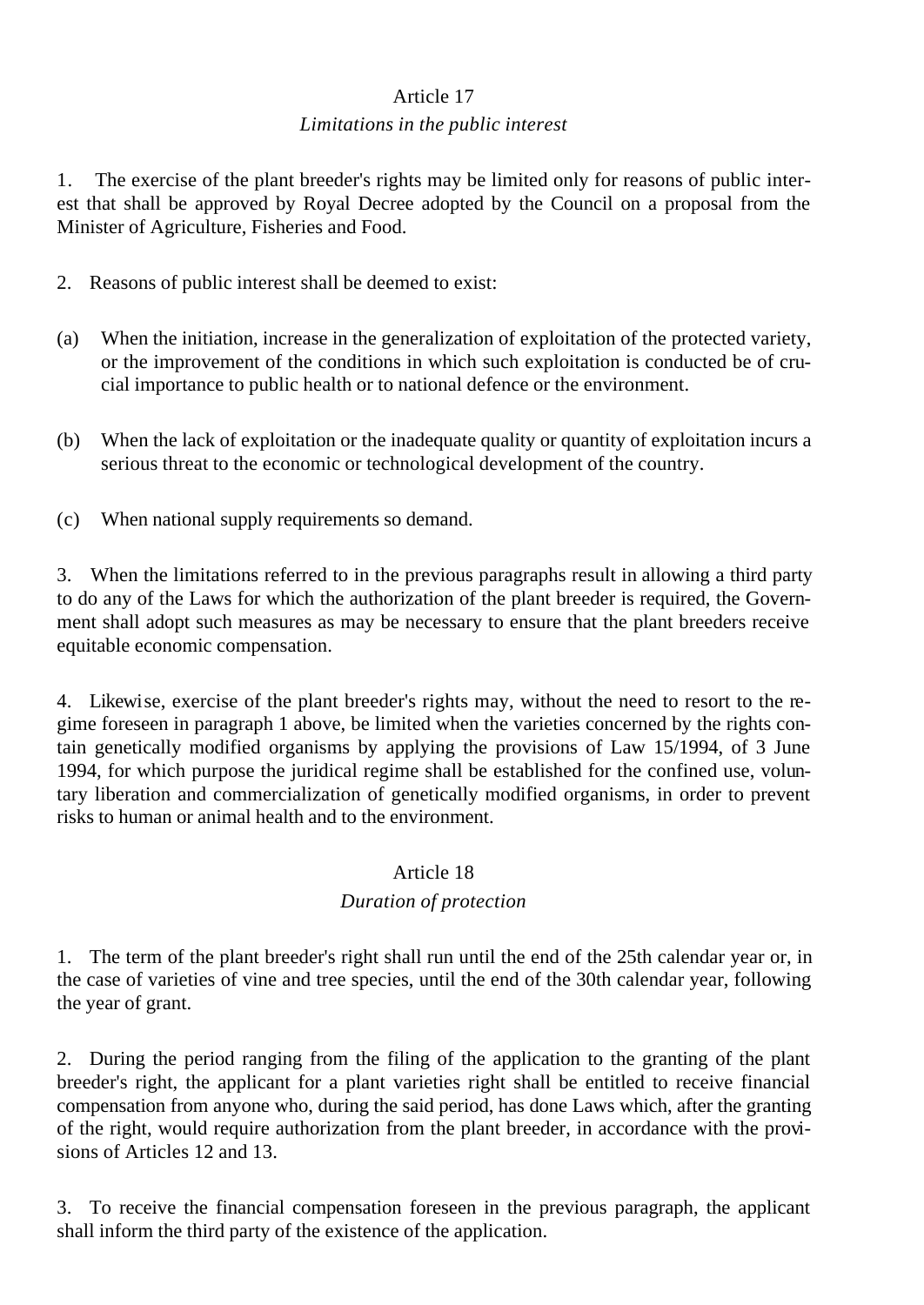4. Should the plant variety right not be granted, an applicant having received the financial compensation mentioned in this article shall reimburse that compensation with legal interest, unless otherwise expressly agreed between the parties.

### **CHAPTER IV**

### **THE PLANT BREEDER'S RIGHT AS A PROPERTY RIGHT**

#### Article 19

#### *Independence of the plant breeder's right*

The validity of the plant breeder's right shall not depend on any restrictions or limitations imposed on the production, monitoring and commercialization of the material of the varieties or the import and export of that material.

#### Article 20

#### *Assignment of the right*

1. Rights deriving form a duly filed application and the right of the plant breeder shall be assignable by any of the means admitted by Law, without prejudice to any limitation set by Law.

2. Laws whereby rights deriving from a duly filed application or from the plant breeder's rights are assigned or modified shall not affect rights acquired by third parties prior to the date of such Laws.

3. To be valid, all the Laws to which the previous paragraphs refer shall be set down in writing.

### Article 21 *Violation of the plant breeder's rights*

The holder of a plant varieties right may take appropriate action of any class and nature before the courts of ordinary jurisdiction against anyone who violates those rights and may demand that the necessary measures be taken to safeguard those rights.

In particular the holder may demand:

- (a) An injunction for cessation of the Laws that violate the right.
- (b) Payment of damages.
- (c) The collection of all obtained vegetable material that is in the possession of any of the persons responsible for the violation and the destruction of such material, if indispensable.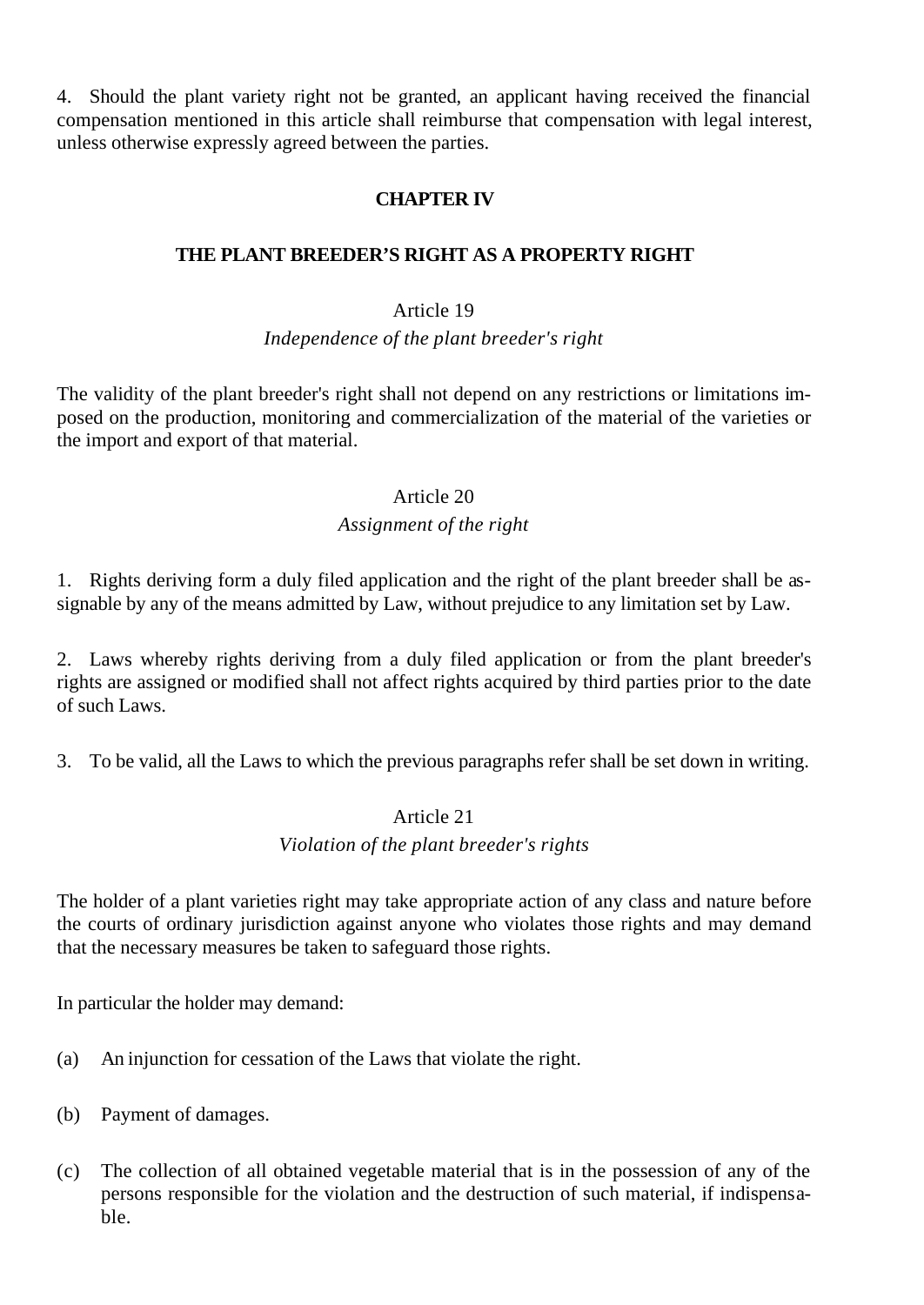- (d) The granting of ownership of the plant material referred to in the previous paragraph, in which case its value shall be set against the damages awarded. If the value of the said products should exceed the damages granted, the holder of the right shall compensate the condemned party for the excess.
- (e) Publication of the sentence at the cost of the condemned party.
- (f) Adoption of measures necessary to avoid continuation of the violation of the rights.

## Article 22 *Damages*

1. Anyone infringing the plant breeder's rights shall be liable for damages in respect of their having:

- (a) Conducted any of the operations cited in Article 12(2) of this Law without possessing the authorization of the holder of the plant variety rights.
- (b) Used, to the point of creating a risk of confusion, an identical or similar denomination to that of a protected variety, if that denomination is applied to another variety of the same or a botanically close species.
- (c) Omitted to use the denomination for a certain protected variety or changed the mentioned denomination.

2. Anyone violating the rights of the plant breeder in any other way different from those mentioned in paragraph 1, shall be liable for damages only when, in their performance they employed deceit or negligence, where deceit is deemed to obtain from the moment the offender has been warned by the holder of the plant variety right and summoned to cease violating the plant breeder's rights.

3. Damages in favour of the holder of the plant varieties rights shall include not only the value of the loss suffered and the earnings forfeited by the holder but also the prejudice that may be deemed to have been suffered from the discredit of the plant variety covered by the plant variety right caused by the offender through improper use thereof. In no case may the damages be less than the benefit derived by the person who committed the offence.

## **CHAPTER V**

## **EXPLOITATION LICENSES**

Article 23 *Contractual licences*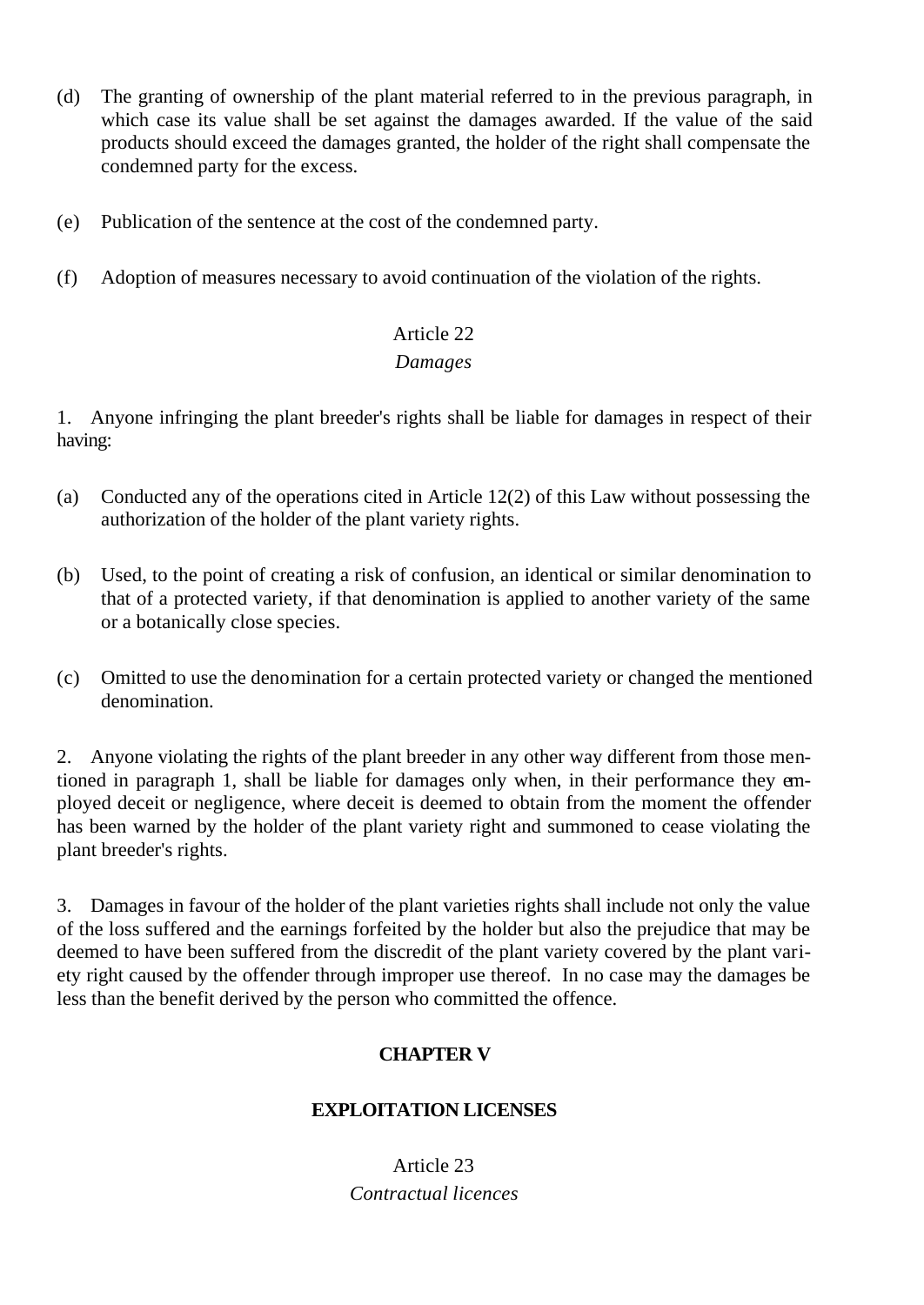1. The holder of a plant varieties right may grant exploitation licences to the variety covered by the right provided that the conditions stipulated by that holder and on this matter in the present Law and its complementary provisions are met.

2. The licences may be exclusive or non-exclusive.

3. The licence contracts shall be set down in writing and shall not apply to third parties until duly entered in the Licence Register.

#### Article 24

### *Compulsory licences*

1. The Council of Ministers may, by Royal Decree on the proposal of the Minister of Agriculture, Fisheries and Food, grant compulsory exploitation licences to varieties covered by plant varieties rights, pursuant to the terms of Article 17(2), if that be deemed necessary in order to safeguard the public interest.

- 2. A compulsory licence shall be granted only if the following requirements are met:
- (a) That the applicant be in a position, in particular technically and financially, to exploit the plant breeder's rights competently and professionally.
- (b) That the holder of the plant breeder's rights has refused to grant the applicant a licence or is not willing to grant it under reasonable conditions.
- (c) That more than three years have elapsed between the date of granting of the plant breeder's rights and the date of application for the granting of the compulsory licence.
- (d) That the person requesting the compulsory licence has paid the required fee for the granting thereof.

3. The mandatory licence confers on the holder thereof the non-exclusive right to do all or some of the Laws covered by Articles 12 and 13.

#### Article 25

### Compulsory *cross-licences*

1. When a plant breeder cannot obtain or exploit a right to a plant variety without violating a prior patent, he may, by paying appropriate financial compensation to the owner of the patent, request a non-exclusive compulsory licence to the invention protected by the prior patent, to the extent that that licence is in fact necessary for the exploitation of the plant variety that is to be protected. This financial compensation shall be determined by evaluating the factors relevant for that purpose and especially the economic importance of the invention.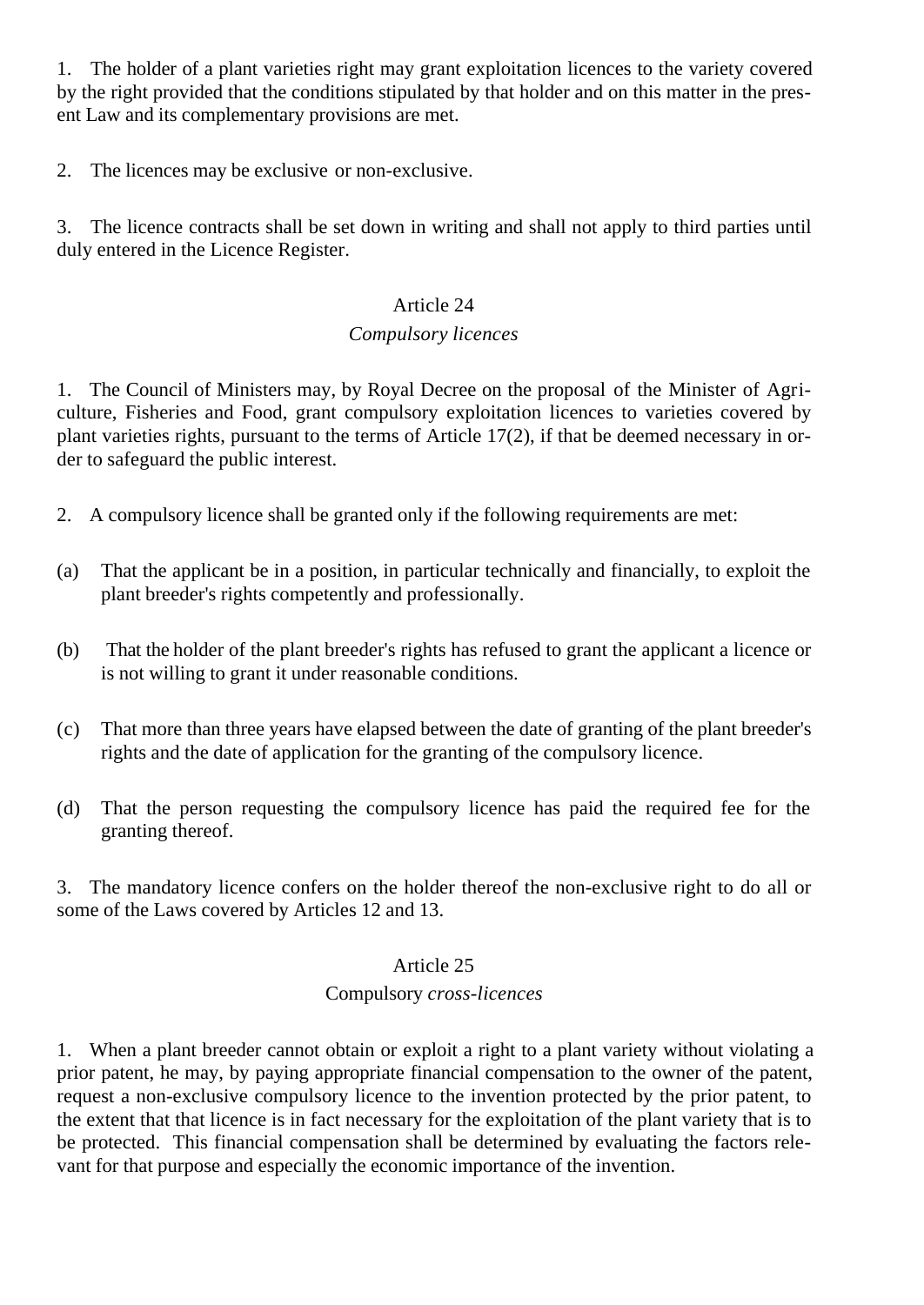When a licence of this type is granted, the holder of the patent shall be entitled to a reciprocal licence on reasonable conditions to use the plant variety for which the plant variety right was granted.

2. When the holder of a patent for a biotechnological invention cannot exploit it without infringing a plant variety right he may request a non-exclusive mandatory licence to that plant variety protected by the said plant variety right by paying appropriate financial compensation to the holder of the plant variety right. This financial compensation shall be determined by evaluating the factors relevant for that purpose and especially the economic importance of the plant variety.

When a licence of this type is granted, the holder of the plant variety right shall be entitled to a reciprocal licence on reasonable conditions to use the protected invention.

- 3. Applicants for the licences referred to in the previous paragraphs shall demonstrate:
- (a) That an approach had in vain be made to the holder of the patent or the plant varieties right to obtain a contractual licence, and
- (b) That the variety or invention constitutes a significant technical advance of considerable economic importance as compared to the invention claimed in the patent or to the protected plant variety.

4. The formalities and the handling of applications for compulsory cross-licences for the non-exclusive use of a patented invention, shall be governed in accordance with the provisions of Part IX, Chapter III of the Patent Law 11/1986, of 20 March 1986, and its supplementary regulations.

5. The formalities and the handling of applications for mandatory cross-licences for the nonexclusive use of a patented invention, shall be governed in accordance with the provisions of the present Law.

#### Article 26

#### *Conditions of the compulsory licences*

The Council of Ministers shall:

- (a) Set the equitable remuneration that the beneficiary of a compulsory licence shall pay the holder of the plant breeder's right, bearing in mind, *inter alia*, the economic importance of the variety.
- (b) Require, where necessary, that the holder of the plant breeder's right make available to the beneficiary of the compulsory licence the quantity of reproduction or multiplication material necessary for the reasonable use of this licence, subject to payment of appropriate remuneration.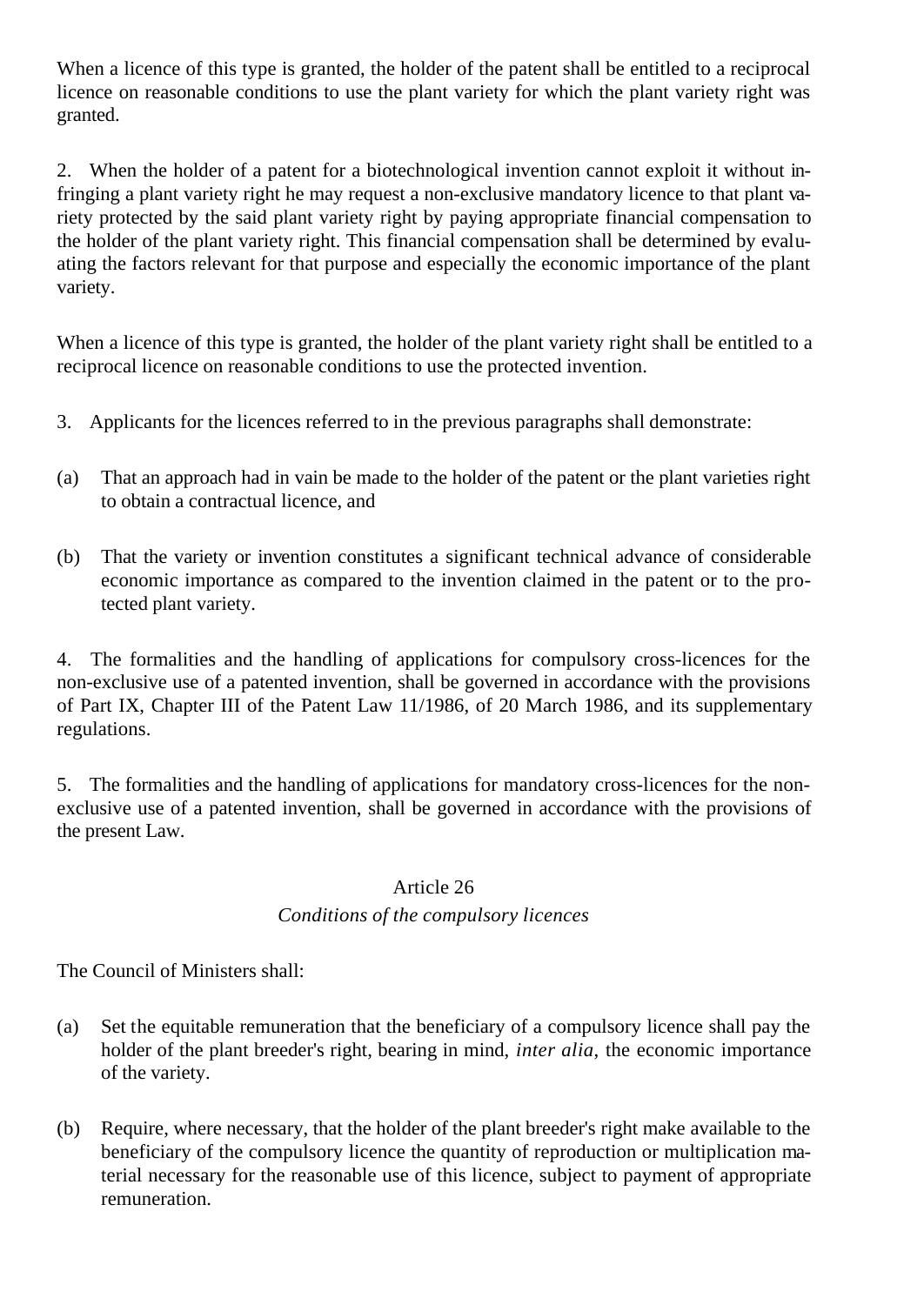- (c) Set the term of the compulsory licence which may not exceed four years and may be extended if deemed appropriate if the conditions for the granting of the said licence persist.
- (d) Withdraw the compulsory licence if the beneficiary infringes any of the conditions imposed when it was granted him.

### **CHAPTER VI**

### **NULLITY AND EXTINCTION OF THE PLANT BREEDER'S RIGHT**

#### Article 27

### *Nullity of right*

The plant variety right shall be declare null and void in the cases foreseen in Article 62.1 of Law 30/1992 of 26 November 1992, being the Public Administrations and Civil Service Procedures Law, and, in particular, in the following circumstances:

- (a) When it is found that, at the time of the grant of the right, the protected variety did not comply with any of the conditions laid down in Articles 6 and 7 and, if the grant of the right was essentially based upon information and documents furnished by the applicant, that the protected variety did not comply with conditions laid down in Articles 8 and 9.
- (b) When the plant variety right was granted to a person who is not entitled to it, unless it is transferred to the person who is so entitled.

#### Article 28

## *Lapse of the right*

- 1. The plant breeder's right shall lapse for the following reasons:
- (a) Because the period for which it was granted has expired.
- (b) Because the holder waives the right.
- (c) Because events occur which cause the loss of the essential properties of the plant variety as stated in Articles 8 and 9.
- (d) Because of failure to meet the obligations set forth in paragraph 2 below after having been summoned to do so by the Administration.

2. The plant variety holder shall meet the following obligations within the deadlines and in the manner established by regulation: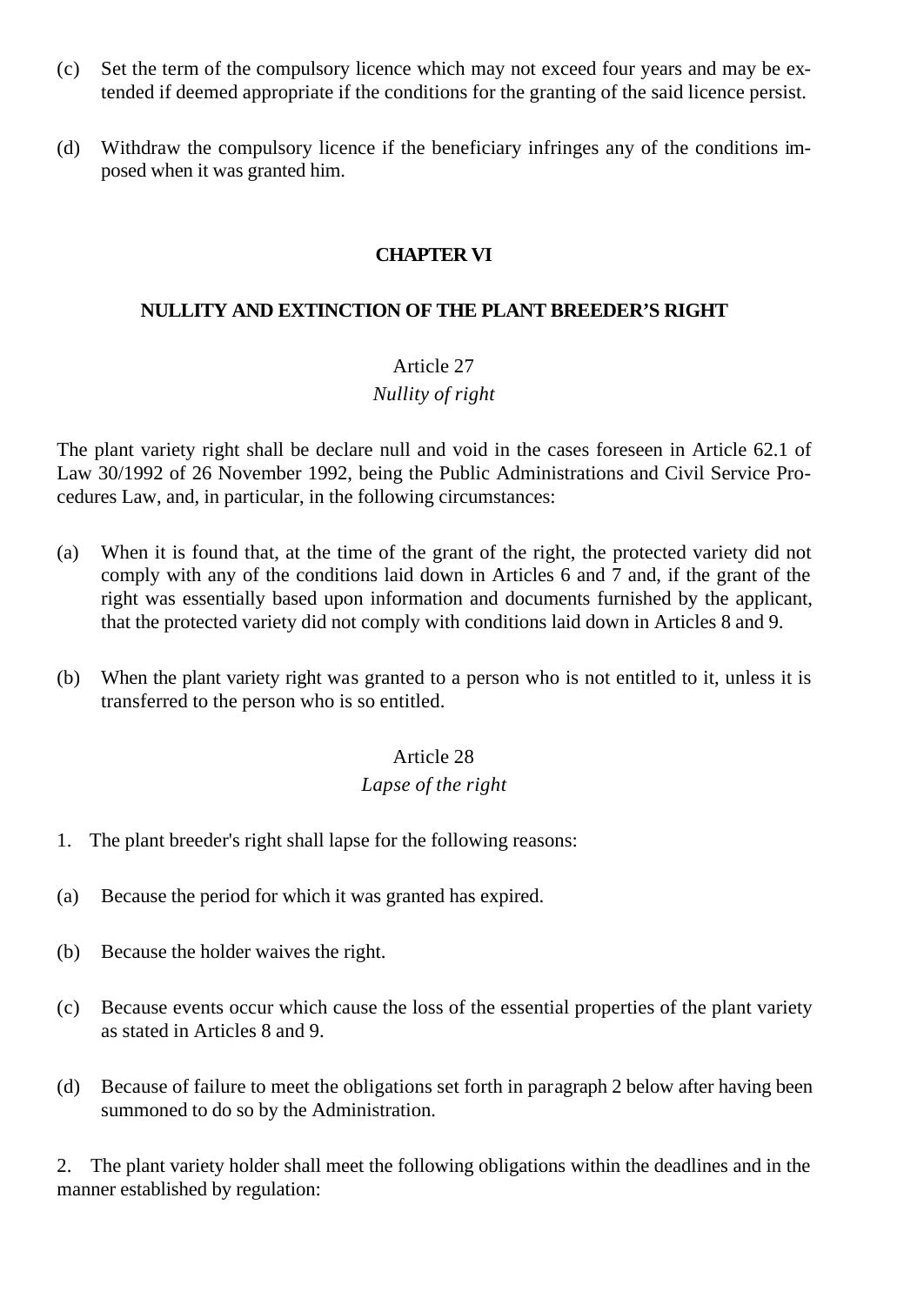- (a) Submit to the competent authority the data, documents and material necessary for verifying the maintenance of the essential requirements of the protected variety.
- (b) Pay the due maintenance fee as referred to in Article 56.
- (c) Propose an appropriate denomination for the protected variety in the event of cancellation of that initially designated.

3. The lapse of the right shall incur the cancellation of the registration of the plant variety right in the Official Protected Varieties Register.

## **PART II**

### **OFFENCES AND PENALTIES**

#### Article 29 *Administrative offences*

- 1. Administrative offences shall be classified minor, serious and very serious.
- 2. The following shall be deemed very serious offences:
- (a) The transfer of plant material protected by a plant variety right that does not comply with the characteristics shown in its official description.
- (b) The non-fulfilment of the conditions stipulated in the exploitation licence of a protected variety which conditions affect the intrinsic qualities of the material or the circumstances that prompted the grant of the plant variety right.
- (c) The provision of false data that could be relevant to obtaining the rights protected by the present Law.
- 3. The following shall be deemed serious offences:
- (a) The concealment or the intent to conceal information relevant to obtaining the rights protected by the present Law.
- (b) Laws whose purpose is to render more difficult verification of the activities governed by this Law and observance of the rules laid down herein for their conduct and inspection.
- (c) Refusal or resistance to providing data or information required by the appropriate body or its agents for the purpose of performing the functions of gathering information, conducting formalities, inspecting and executing matters referred to in the present Law.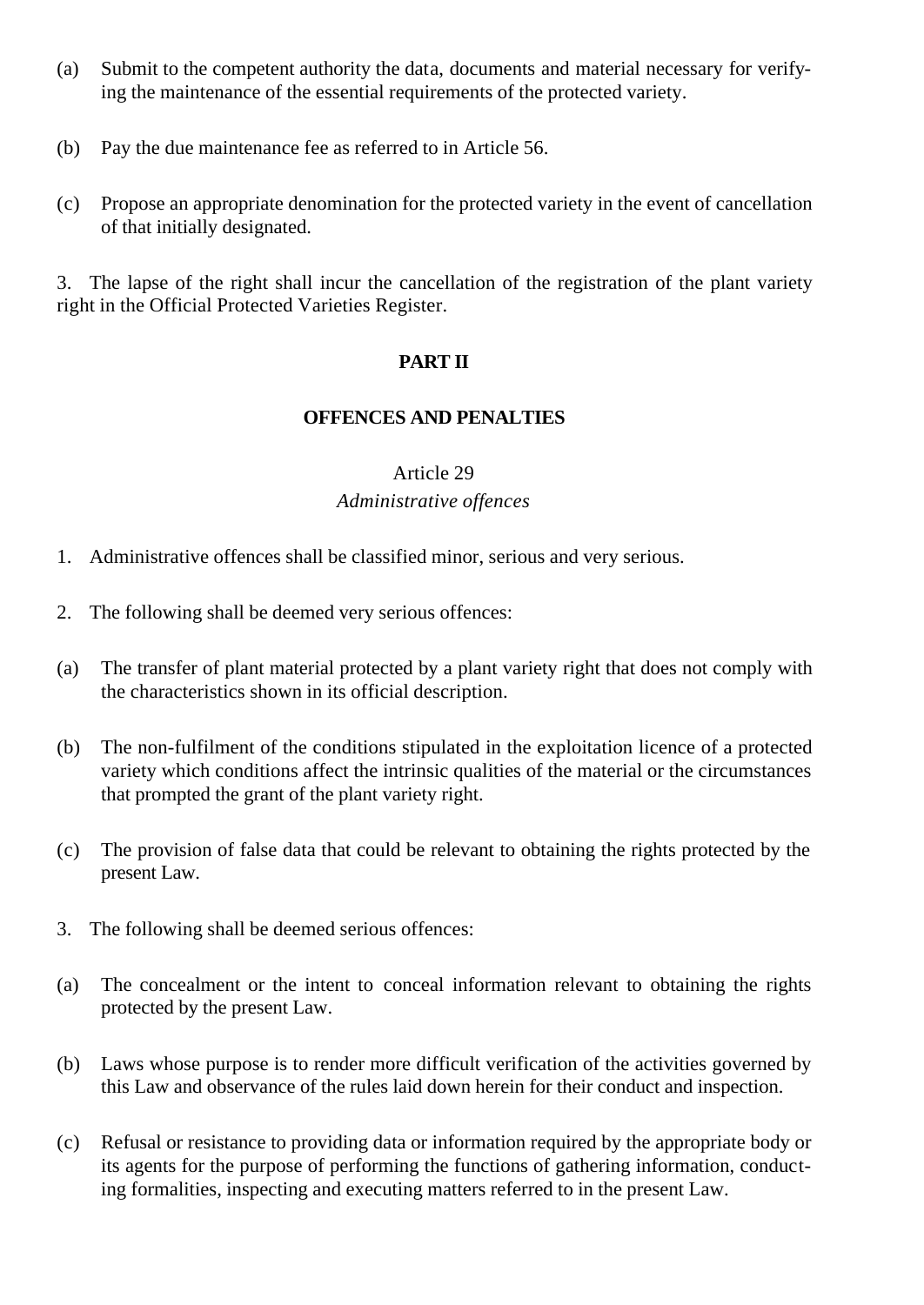- (d) The concealment of information by the entities authorized to package seed stock, with respect to the provisions of Article 14.
- (e) Failure to comply with the obligation to use the denomination designated to the variety as envisaged in Article 49(3).

4. Minor offences shall be any of the Laws described in paragraphs 2 and 3 above which do not involve deceit but mere negligence.

#### Article 30

#### *Penalties*

1. Offences described as very serious shall be penalized by a fine of between 700,001 and 1,500,000 pesetas.

2. Offences described as serious shall be penalized by a fine of between 300,001 and 700,000 pesetas.

3. Offences described as minor shall be penalized by a fine of between 100,000 and 300,000 pesetas.

4. In addition to the fines indicated in this article, the seizure of the plant material shall be ordered in the cases envisaged in Article 29(2)(a) and (b).

#### Article 31

#### *Amount of the penalties*

The amount of the fines shall in each case be determined by taking account of whether there was intent or repetition of the offence, the nature of the prejudice caused and whether this was a first or repeated offence.

## **PART III**

## **ORGANIZATION**

### Article 32 *Competent body*

The Ministry of Agriculture, Fisheries and Food shall, directly or through a public body answerable thereto, be responsible for the formalities and handling of the grant procedures for plant varieties rights and shall exercise the right to impose penalties in relation thereto. Also, it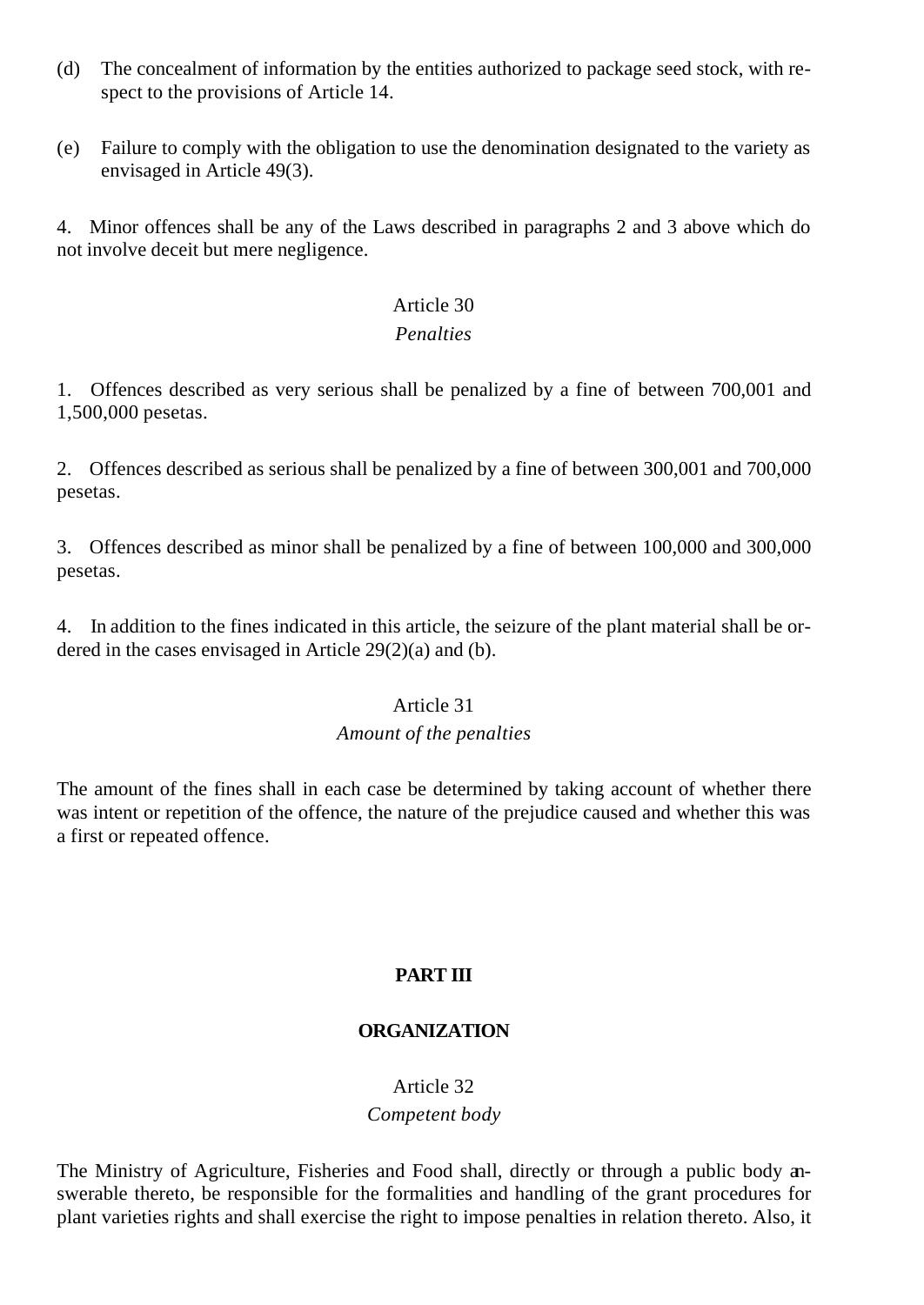shall conduct relationships in this matter, through the corresponding channels, with other States and international bodies.

### Article 33

### *Official Protected Varieties Register*

1. An Official Protected Plant Varieties Register shall be constituted and kept by the Ministry Agriculture, Fisheries and Food, wherein shall be registered applications for protection, decisions to grant plant variety rights and exploitation licences, as well as any other relevant circumstance determined by Law.

2. The Official Register shall be organized in books as required by Law.

#### Article 34

#### *Plant Variety Protection Right Committee*

1. A Plant Variety Protection Right Committee shall be created that shall be answerable to the Ministry of Agriculture, Fisheries and Food and which shall be given the following functions:

- (a) To propose to the Minister of Agriculture, Fisheries and Food a resolution on the procedures for granting "Plant Variety Rights".
- (b) To officially propose to the Minister of Agriculture, Fisheries and Food the revision of Laws which are null and void or that annullable Laws related with the protection of plant varieties be declared prejudicial.
- (c) To propose to the Minister of Agriculture, Fisheries and Food that draft Royal Decrees on the granting of compulsory licences be submitted to the Council of Ministers pursuant to the terms of Article 25.
- (d) To propose to the appropriate body that measures be adopted and the relative norms be prepared for the protection of plant breeders' rights.
- (e) To investigate any matters relating to plant breeder's rights that are submitted to it.
- (f) Any other functions referred to it by Law or regulation.

2. The Committee shall comprise experts of recognized prestige in the spheres of botany, genetics, of seed stock and nursery plant production and jurists specialized in the system for protecting the plant breeder's rights. The Committee shall not represent the various sectors affected.

3. The nature, nomination, composition and operation of the Committee shall be determined by regulation.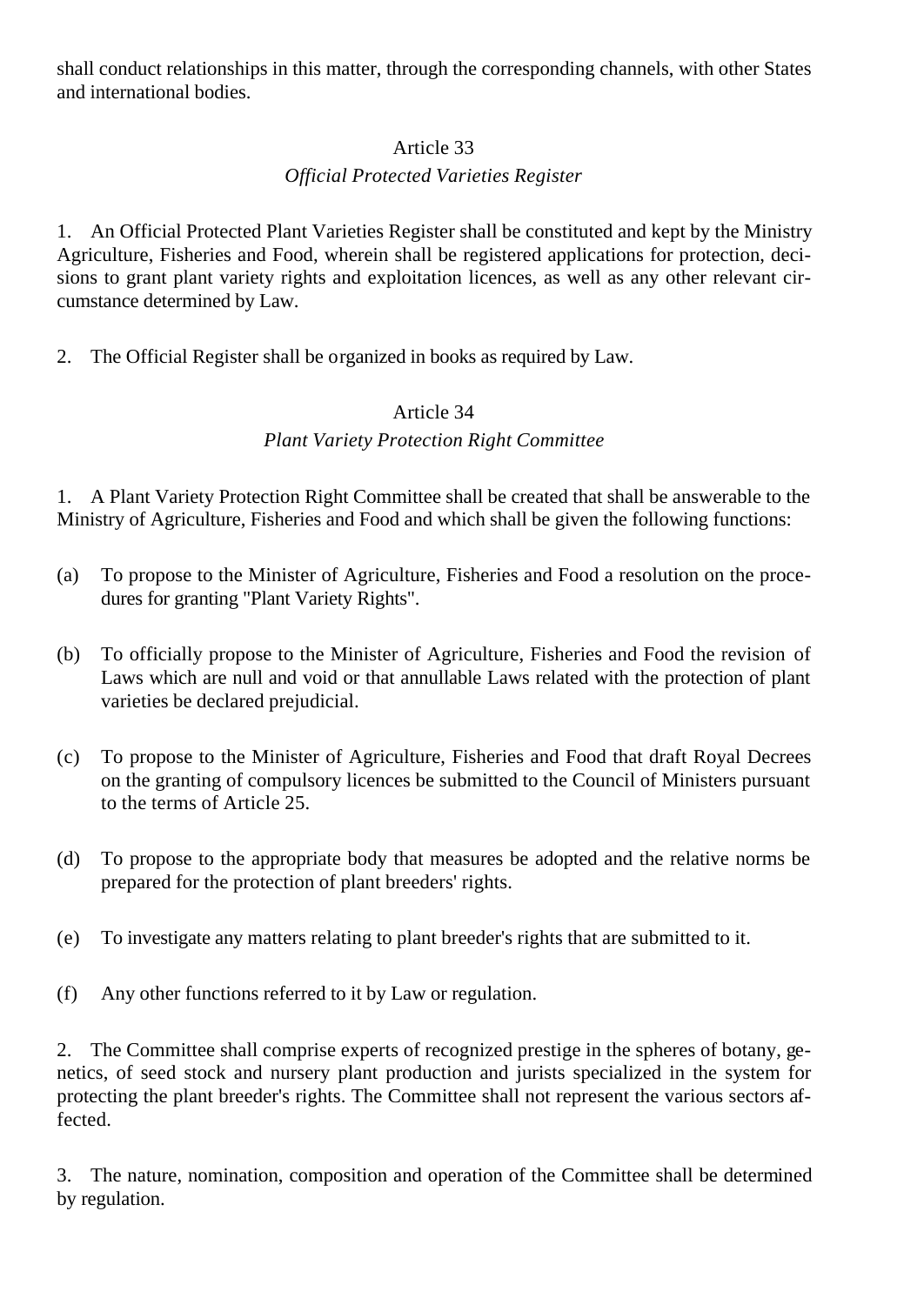## **PART IV**

#### **PROCEDURE**

## **CHAPTER I Application**

## Article 35 *Application*

1. Any person interested in the grant of a plant varieties right for a given variety shall submit an application to the Ministry of Agriculture, Fisheries and Food that shall, as minimum, include the following details:

- (a) First names, last names and address of the applicant and, where applicable, of the applicant's representative.
- (b) First names, last names and address of the plant breeder should this be different from the applicant.
- (c) Genus and species to which the variety belongs.
- (d) Denomination proposed for the variety or, if necessary, a provisional denomination.
- (e) Nationality of the applicant and, where applicable, of the plant breeder.
- (f) Technical description of the variety and of the procedure whereby the variety was obtained or discovered and developed and its genealogy.
- (g) The date of any prior presentation in another country, the denomination under which the variety has been registered or, where there is none such, the provisional denomination and the country in which the plant breeder's right was requested, all of which will be required if a priority right is claimed for a previous application.
- (h) Proof that the required fees have been paid.

2. The form and the detailed content of the application form, as well as the documents that must accompany it, will be specified by regulation.

3. Applications for the granting of a plant variety right may be filed with any of the offices and registries referred to in Article 38.4 of Law 30/1992, of 26 November 1992, being the Public Administrations and Civil Service Procedures Law.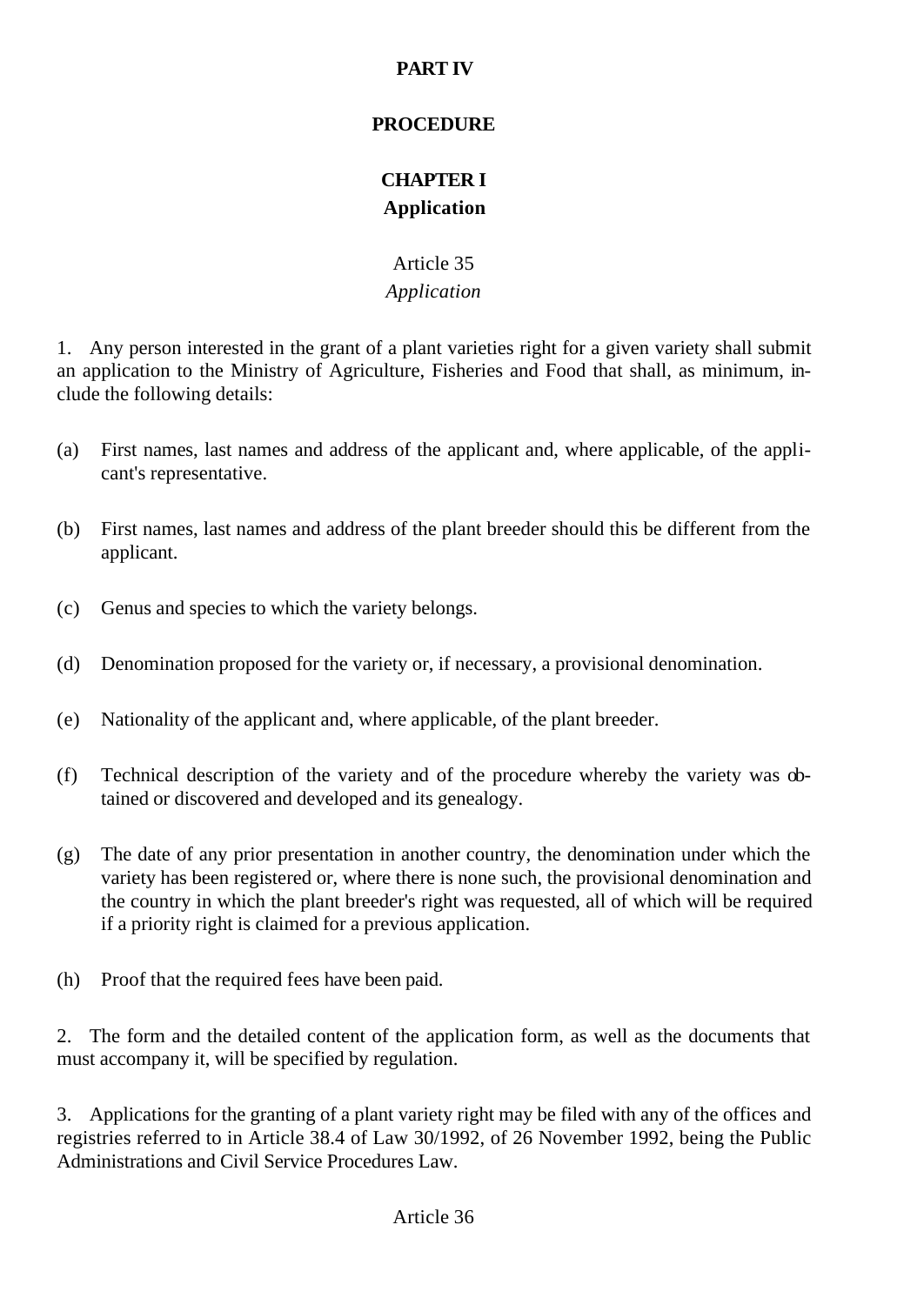### *Priority application*

The right of priority of an application shall be determined by the date of receipt of the application. Where applications have the same date of application, the priorities thereof shall be determined according to the order in which they were received, if this can be established. Otherwise they shall have the same priority.

#### Article 37

#### *Publication of the applications*

1. The Ministry of Agriculture, Fisheries and Food shall periodically publish an official gazette of protected varieties, of a merely informative character.

2. Data determined by regulation and in any case the following information shall be published in the gazette of protected varieties:

- (a) The applications for plant breeder's rights submitted and withdrawn.
- (b) The applications of denominations of varieties for which protection applications are being filed, a list of approved denominations, as well as of changes of denomination.
- (c) The plant variety rights granted and the applications refused.

#### Article 38

#### *Priority Right*

1. An applicant for a "Plant Variety Right" may benefit from the priority of an application to protect the same variety that was previously presented in:

- (a) Any State member of the European Union.
- (b) The 'Community Plant Varieties Office' of the European Union.
- (c) Any State member of the UPOV or of an intergovernmental organization affiliated thereto.
- (d) Any State which, without belonging to the UPOV, recognizes applications filed in Spain as having a priority right with equivalent effect.

2. Recognition of the priority of an application shall be requested within twelve months from its date of presentation and be duly accredited. Should several prior applications have been filed pursuant to paragraph 1 above, the priority shall refer to the oldest application.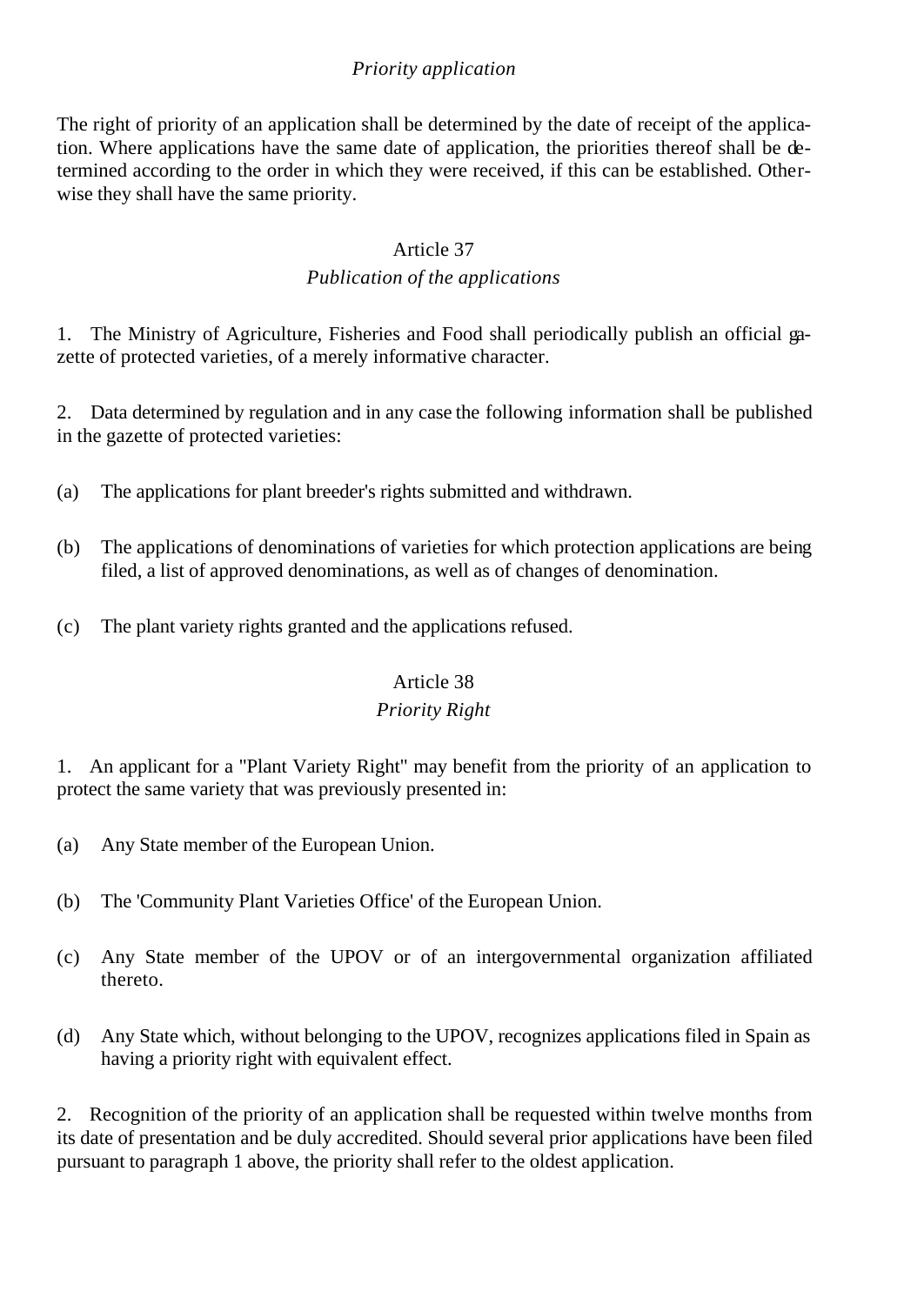3. Once a previous application has been recognized as having priority, the filing date of the application for the grant of the plant varieties right shall, for the purposes envisaged in Articles 6 and 7, be deemed to be the filing date of that application.

4. The Ministry of Agriculture, Fisheries and Food shall require that an applicant claiming priority provide a copy of the documents substantiating the first application, certified by the authority to which they were submitted, as well as any other proof that the variety referred to in the two applications are one and the same. The applicant shall have a minimum term of three months from the date on which the priority claim was filed to do this.

5. The plant breeder shall have two years from the expiry of the period for filing the priority claim, or from the time the first application was rejected or withdrawn in which to provide the Ministry of Agriculture, Fisheries and Food with any information, documentation or material demanded for conducting the examination foreseen in Article 40.

6. Events that occur within the term set in paragraph 2 above, such as the filing of another application, or the publication or use of the variety to which the first application applied shall not constitute grounds for rejecting the later application nor can these events create rights in favour of third parties.

## **CHAPTER II APPLICATION PROCEDURE**

### Article 39 *Examination of the application*

1. The Ministry of Agriculture, Fisheries and Food shall ensure that the application filed meets the required conditions and, in particular, that:

- (a) It has been filed pursuant to the provisions of Article 10.
- (b) It meets the conditions set in Article 35(1).
- (c) It is accompanied by the documents determined by the relevant regulations pursuant to the provisions of Article 35(1).
- (d) It complies with the provisions of Article 38 if priority is claimed for a prior application.
- (e) Proof is provided that the relevant fees have been paid pursuant to the procedure set forth in Article 53.

2. The Ministry of Agriculture, Fisheries and Food will examine the documentation appended to the application to ensure that the variety be entitled to the plant breeder's right.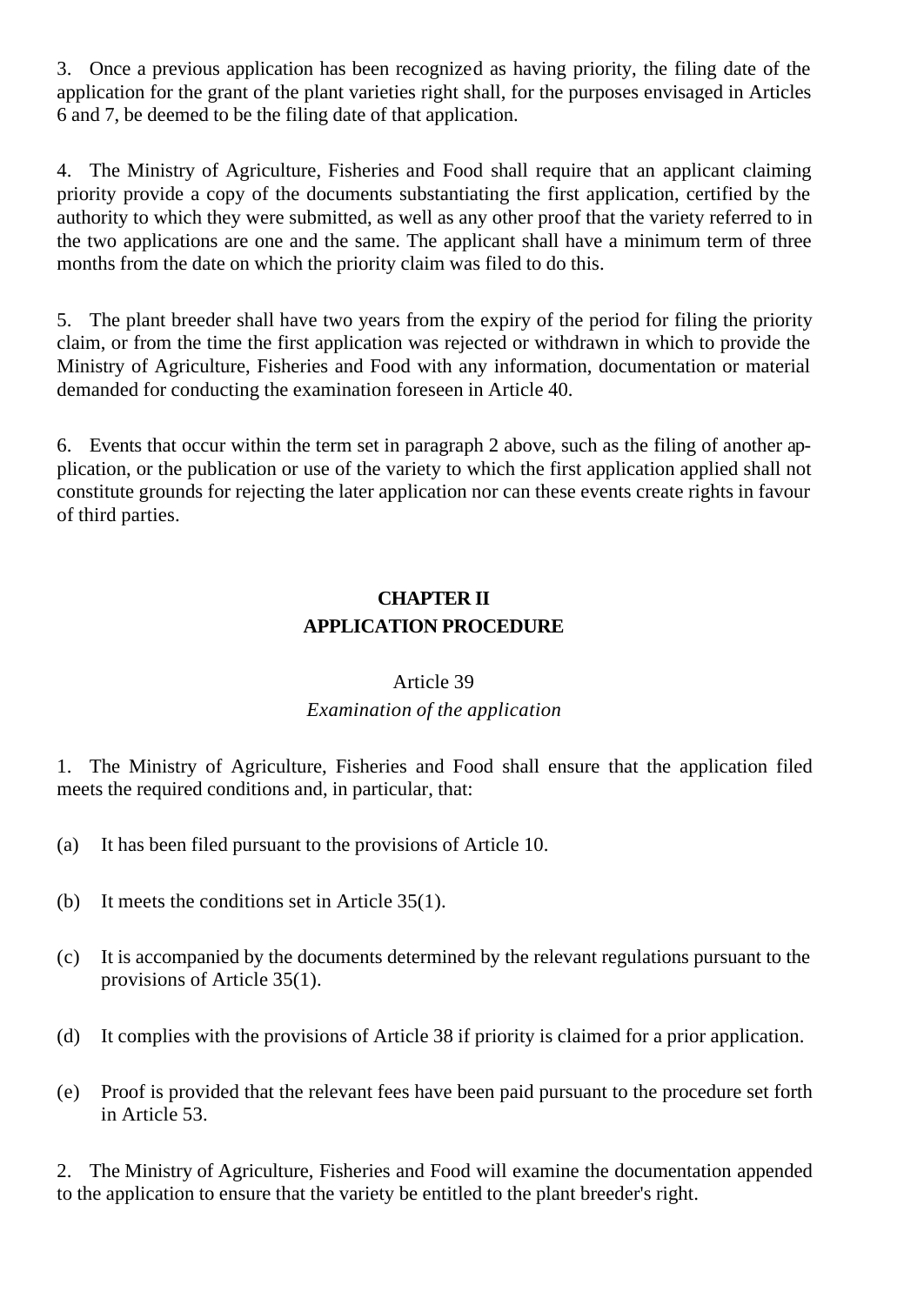3. If, as a result of these verifications, certain lacunae are found, the applicant shall be granted ten days in which to make them good or to furnish the required documents for each case, and shall be informed that should he not comply, he shall be deemed to have withdrawn the application subject to a prior decision adopted to that effect by the appropriate body.

### Article 40

### *Technical examination*

1. Once the examinations referred to in the previous Article have been conducted with positive results, the variety will be subjected to a technical examination whose purpose shall be:

- (a) To ensure that the variety belongs to the described botanical taxon.
- (b) To determine that it is distinct, uniform and stable in accordance with the provisions of Articles 7, 8 and 9 respectively.
- (c) To establish an official description of the variety.

2. The Ministry of Agriculture, Fisheries and Food shall for each species or group of species, determine the precise norms for the conduct of the technical examination of which, at least the following shall be given in detail:

- (a) The plant material that the plant breeder is required to provide in order that the relevant observations may be made.
- (b) The characteristics as to the quality of the said material.
- (c) The dates and places where the said material should be deposited.
- (d) The duration of the examinations which shall last at least two years or seasons unless special circumstances indicate the contrary and any other details of the conduct thereof.

3. The technical examination shall be conducted under the responsibility of the Ministry of Agriculture, Fisheries and Food which may conduct it directly or in agreement with the Autonomous Communities or other Spanish or foreign institutions that perform similar tasks.

4. In such cases as may be determined, the results of technical examinations carried out in another country with which Spain has agreements on the protection of plant breeder's rights may be used provided that the necessary technical guarantee can be provided.

5. In cases where the conduct of the technical examination involves difficulties, the Ministry of Agriculture, Fisheries and Food may agree that account be taken of the results of cultivation trials or other trials already conducted by the plant breeder.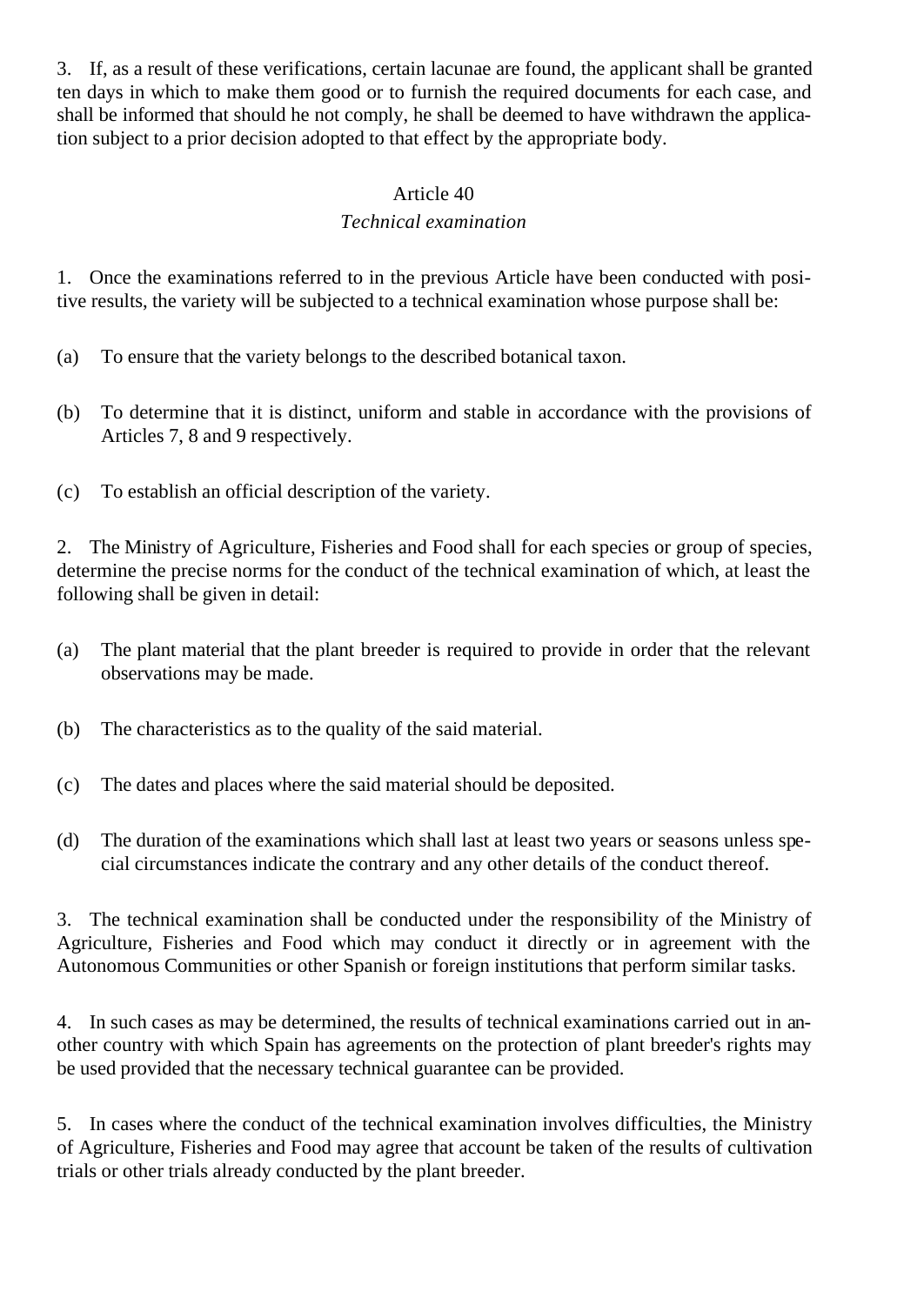6. In the case of a variety that contains, or constitutes a genetically modified organism, the specific regulations concerning the confined use, voluntary liberation and commercialization of genetically modified organisms shall apply in order to prevent any risk to human health and the environment.

#### Article 41

#### *Opposition to the grant of a plant variety right*

1. Anyone may oppose the granting of a plant varieties right by filing a written protest with the Ministry of Agriculture, Fisheries and Food.

- 2. Opposition may be raised only on one of the following grounds:
- (a) Failure to meet the conditions set in Articles 6 to 11 of the present Law. However, the opposition may not be based on matters of property and ownership which are matters for the ordinary courts.
- (b) Breach of the norms governing plant varieties denomination set forth in this Law or in its development regulations.

3. Anyone filing an opposition shall be deemed interested parties for the purposes of Law 30/1992, of 26 November 1992, being the Public Administrations and Civil Service Procedures Law.

#### Article 42

#### *Opposition procedure*

1. The applicant shall be informed of the oppositions and shall have three months to comment thereon and to state whether he has the intention of maintaining, modifying or withdrawing the application.

The answer given by the applicant will be communicated to the opponent that shall have one month in which to comment thereon one and to confirm or withdraw its opposition.

2. Oppositions presented shall be examined and resolved separately and independently from the procedure for the granting of the plant variety right.

3. The Ministry of Agriculture, Fisheries and Food may, for the purpose of settling oppositions raised, require those who raised the opposition to provide additional information and documentation as well as any necessary plant material for the purposes of technical examination.

## Article 43 *Access to the information*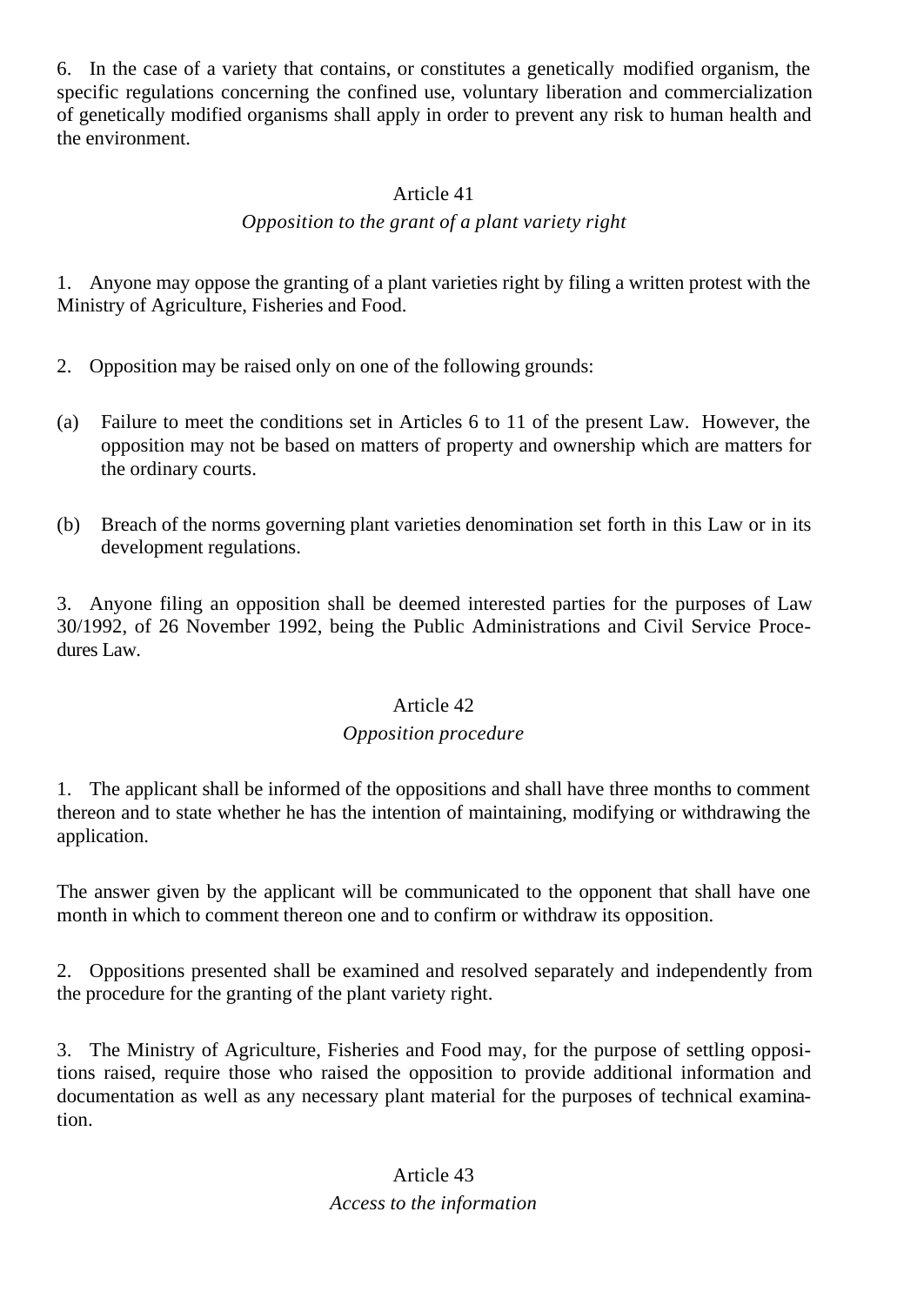1. Parties involved in a procedure shall have access to the documents constituting the file at issue, including the results of the technical examination and the description of the variety, in all cases guaranteeing the secrecy of the plant variety.

2. For the purpose of ensuring the secrecy of the plant matter, only persons having a legitimate interest therein, for the purpose of consulting documents relative to the application and decision on the granting of a plant variety right shall have access to the files contained in the Official Register of Protected Plant Varieties and be entitled to visit the trials involved in the technical examination of the variety and the verification of its maintenance.

3. In the cases of varieties in which, to produce the material, the repeated use of material belonging to others is required, the applicant for the corresponding plant varieties right may, when presenting the application, request that the documents and trials relating thereto be treated in all due secrecy. In such cases, that part of the information or trials may be neither consulted nor visited, as appropriate.

4. The Ministry of Agriculture, Fisheries and Food shall be obliged to preserve the documentation contained in the files for five years from the expiry of the plant variety right or the withdrawal or refusal of the application for protection.

## **CHAPTER III**

## **RESOLUTION OF THE PROCEDURE**

## Article 44

## *Resolution*

1. The Ministry of Agriculture, Fisheries and Food, on the proposal of the of Protection of Plant Varieties Committee, shall grant a plant variety right to an applicant when, as a result of the technical examination of the variety, it is shown that that variety meets the conditions foreseen in Article 5 of the present Law and that it has fulfilled the other requirements foreseen therein.

2. The protection conferred by the plant variety right shall have retroactive effect from the moment of submission of the application.

3. The decision shall, however, not become effective until payment has been made of the fee provided for in Article 55.

4. The grant of the plant breeder's right to a plant variety shall be entered in the Register of Protected Plant Varieties.

## Article 45 *Duration of the procedure*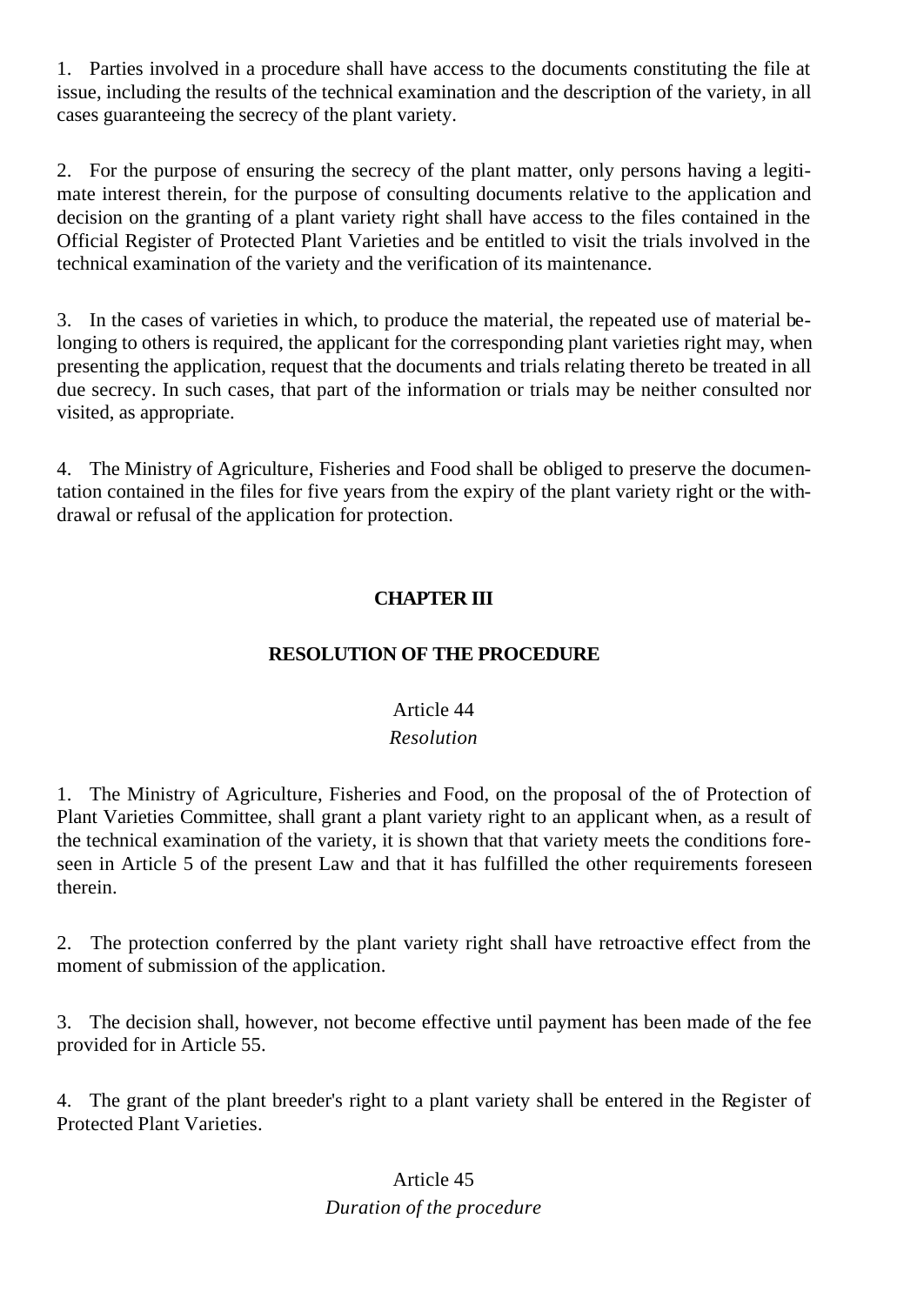1. If the maximum duration of the procedure expires without the Administration having handed down an express decision, the application for the plant variety right shall be seemed to have been rejected.

2. The maximum duration of the procedure shall be six months. The term shall be interrupted from the date of the communication to the applicant as envisaged in Article 42(4) of Law 30/1992, of 26 November 1992, being the Public Administrations and Civil Service Procedures Law. The interrupted term shall resume from the date on which the applicant is informed that the hearings procedure is open at which point the results of the trials referred to in Article 40 above will have been placed on the case file and the denomination been found suitable in accordance with the provisions Chapter IV below.

3. The duration of the said technical examination shall, where necessary, be set by regulation for individual species or groups of species.

#### Article 46

#### *Expiry of the procedure*

1. Should the procedure be paralyzed though some fault of the applicant, he shall be informed that, after three months, the procedure will expire. Once that period has elapsed without the requested party having performed the activities necessary for reviving the procedure, the procedure shall be declared lapsed and the filing of the documentation relating thereto shall be archived.

2. Notwithstanding the provisions of the previous paragraph, the procedure shall not be declared lapsed if the applicant properly justifies to the Ministry of Agriculture, Fisheries and Food that his failure to Law was the consequence of a fortuitous event or an Law of God or other exceptional circumstances.

## **CHAPTER IV DENOMINATION OF THE VARIETY**

#### Article 47

#### *Denomination requirements*

1. The variety shall be designated by a single denomination whereby it can be identified without risk of confusion with any other and which shall be its generic designation.

2. Without prejudice to the provisions of Article 48(3) below, no right relative to the designation registered as the denomination of the variety can hinder the free use of the denomination in connection with the variety, even after expiry of the plant breeder's right.

3. The denomination may not comprise only digits, mislead or lead to confusion concerning the characteristics, value or identity of the variety or the identity of the plant breeder.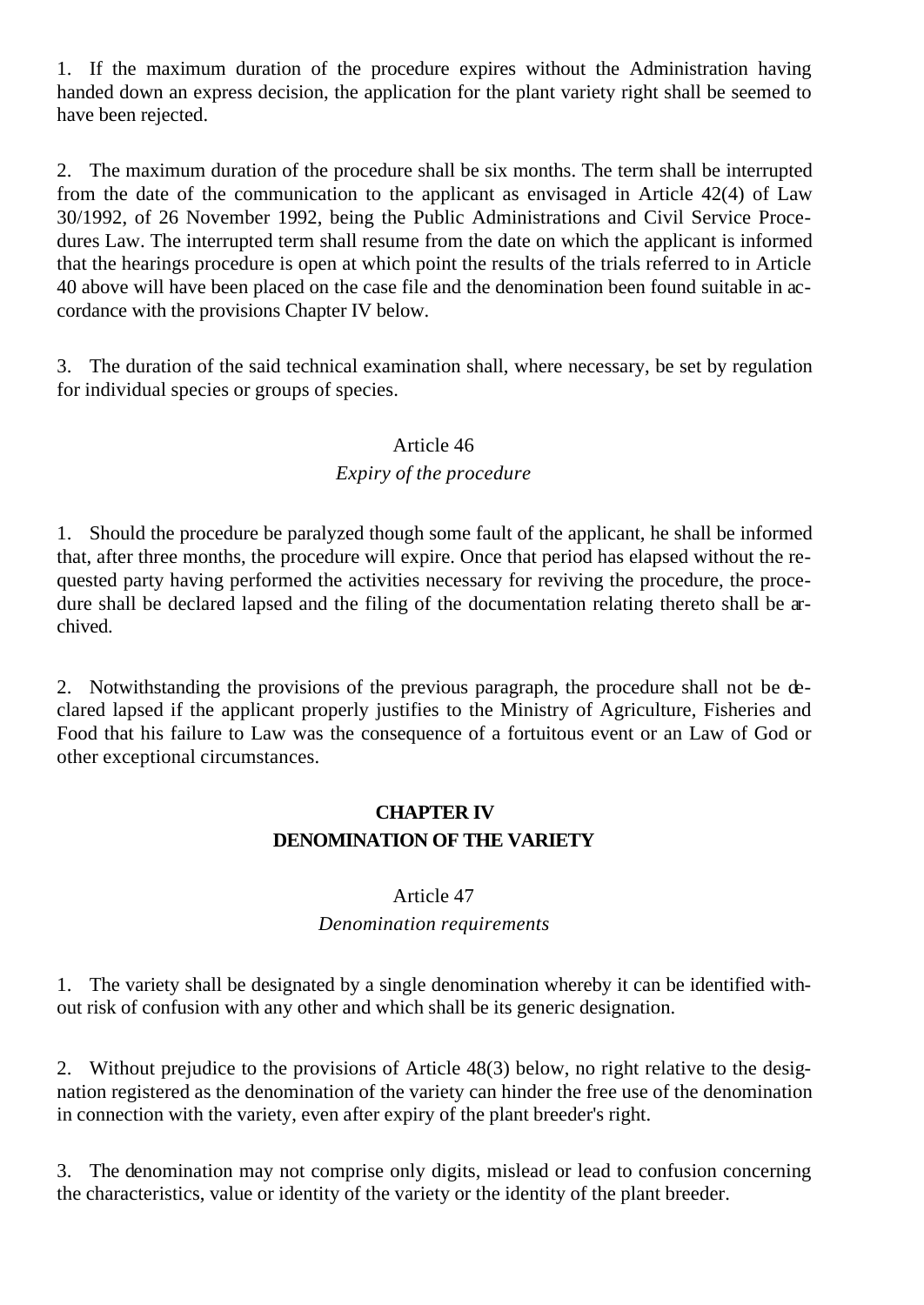4. A composition of letters and digits will be admitted as denomination of a variety only when it is to be used exclusively for the production of material for propagating other varieties, that is to say an established practice for designating varieties.

5. The denomination must be different from all denominations designating an existing variety of the same plant species or of a closely related species in any State member of UPOV, or member of any of the intergovernmental organization members of UPOV.

### Article 48

## *Registration of the denomination*

1. The denomination of the variety shall be proposed by the applicant to the Ministry of Agriculture, Fisheries and Food.

2. It shall be registered at the same time as the plant breeder's right is granted. If it be found that the denomination does not comply with the requirements of Article 47(3), (4) and (5), the registration shall be refused and the plant breeder shall be required to propose another denomination within the deadlines set by the regulations. The rights previously acquired by third parties shall not be affected.

3. If, by virtue of a previous right, a person who is obliged to use the variety denomination is forbidden to do so, pursuant to the provisions of Article 49(3), the Ministry of Agriculture, Fisheries and Food will require that the plant breeder propose another denomination for the variety.

4. In particular, the applicant cannot deposit as denomination of a variety, a designation that already benefits from a mark right referring to identical or similar products, in Spain or in countries with which agreements have been concluded on the protection of plant varieties, or a denomination that can create confusion with such marks, unless the applicant undertakes to give up the rights to the marks as soon as plant varieties are granted in respect of the variety.

5. The applicant shall, together with the denomination, present a report issued by the Spanish Patent and Trademark Office indicating any possible points of identity and similarity with any marks already registered or pending registration that have been discovered, indicating the products in class 31 protected thereby according to the nomenclature established under the Nice Agreement of 15 June 1957.

The report request shall be filed with the Spanish Patent and Trademark Office, on payment of the corresponding fee and indicating the reason for the request.

## Article 49

## *Use of the denomination*

1. A variety may not be denominated in way differently from the way it was designated in the first country in which it was registered unless it can be proven to the Ministry of Agriculture,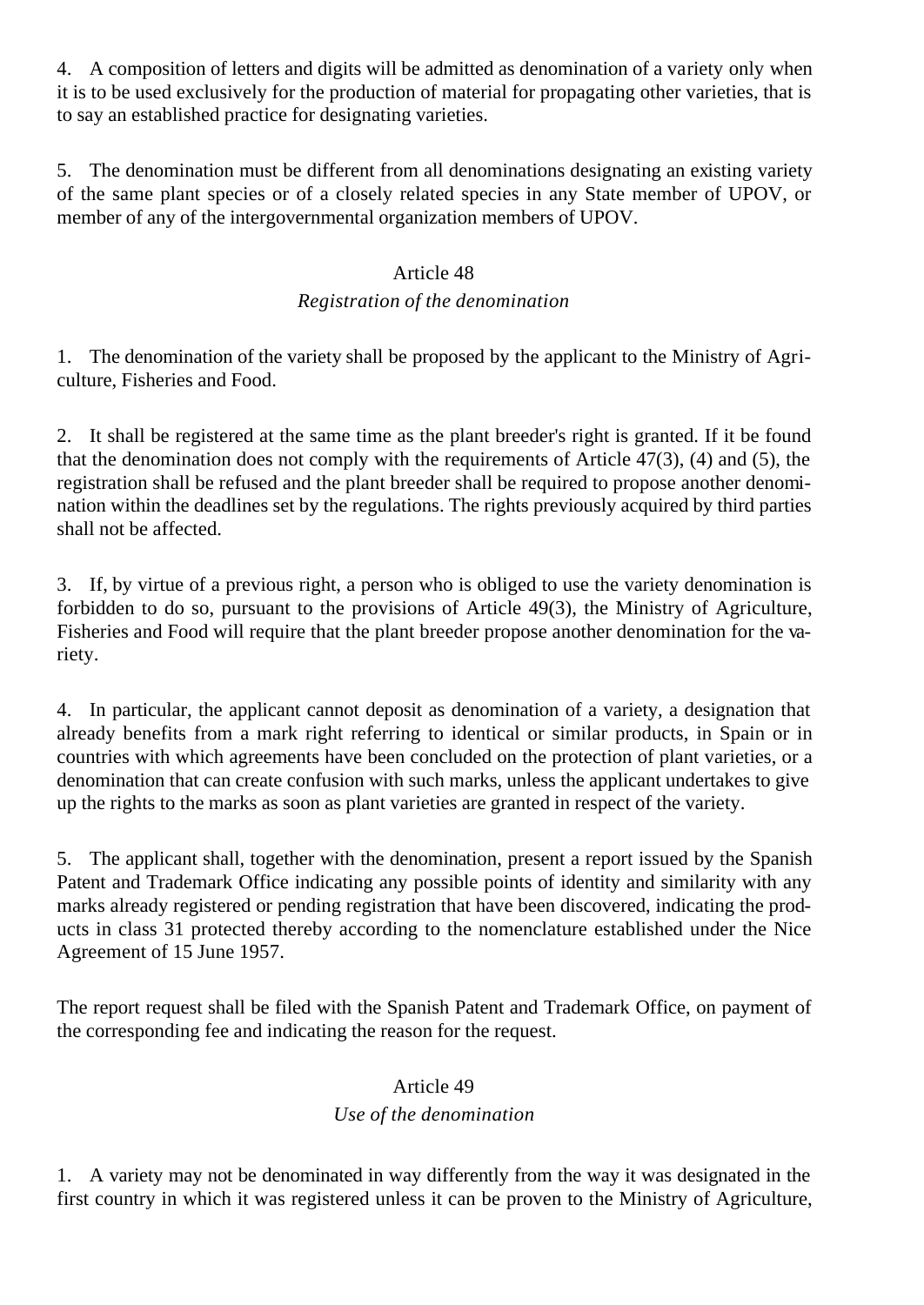Fisheries and Food that that denomination is inadequate in Spain in which case, the plant breeder will be required to propose another denomination.

2. The Ministry of Agriculture, Fisheries and Food shall communicate information relative to the denominations of varieties, and specifically their proposal, approval, registration and cancellation, to the corresponding authorities of the other countries members of the UPOV, to those of States members of the intergovernmental organizations members of the UPOV, and to the appropriate institutions in those States.

3. Anyone who, in Spain, proceeds to sell or commercialize plant reproduction or multiplication material of a protected variety shall be obliged to use the denomination of that variety, even after the plant breeder's right to that variety expires, provided that, pursuant to Article 48(3), no prior rights are raised opposing that use.

4. When a variety is offered for sale or is marketed, a manufacturing or trade mark, a trade name or a similar indication may be associated with the denomination of the registered variety. If such an indication is thus associated, the denomination shall, nevertheless, be easily recognisable.

## **CHAPTER V MAINTENANCE OF THE PLANT BREEDER'S RIGHT**

#### Article 50

## *Maintenance of the variety*

1. The holder of the relative plant variety right shall be responsible for maintaining that right or, when appropriate, its successive components for as long as the protection remains effective.

2. The Ministry of Agriculture, Fisheries and Food may require the holder of a plant variety right to present to it or to any other authority it may designated, and on the terms determined by regulation, any such information, documents or material that be considered necessary for monitoring the maintenance of the variety, as well as for the renovation of the official samples that comprise the reference collection.

## Article 51

#### *Verification of the variety*

1. The Ministry of Agriculture, Fisheries and Food or, as necessary, the corresponding service of the Autonomous Communities, shall determine whether the varieties covered by a plant varieties right remain unalterable, by conducting the corresponding technical verifications.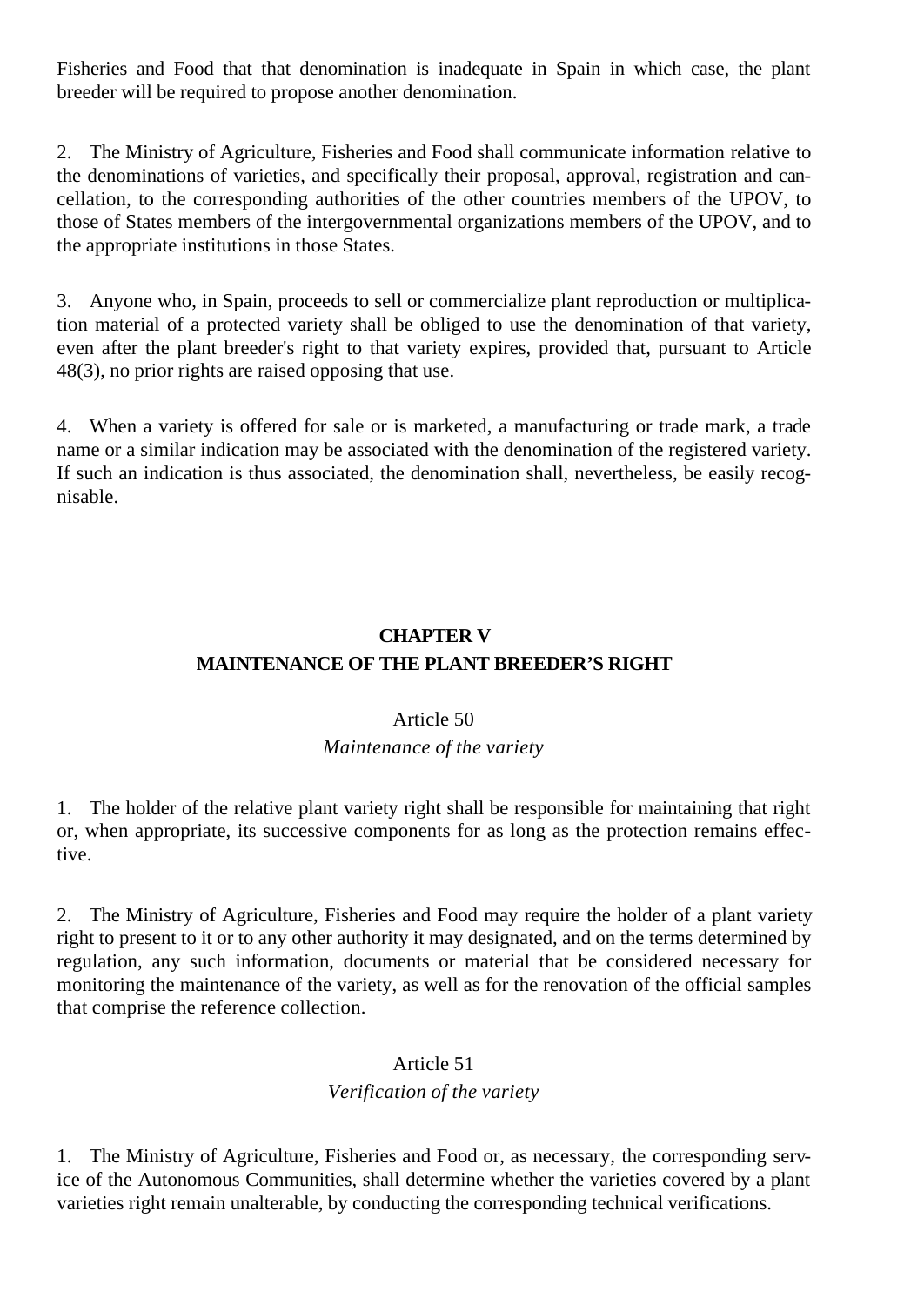2. When there are reasons to believe that the holder of the plant varieties right is not maintaining the variety appropriately, the Ministry of Agriculture, Fisheries and Food shall order that a check be conducted on the maintenance of the variety and shall determine the conditions attendant thereon by means of field trials or other trials in which the material submitted by the holder is to be compared with the description or the official sample of the variety.

When this check indicates that the holder has not maintained the conditions of the variety he shall be duly informed.

3. In cases in which it is proven that the variety is not homogeneous or stable, the Ministry of Agriculture, Fisheries and Food may decide to withdraw the right after hearing the interested party and, if appropriate, after receiving a report from the corresponding services of the Autonomous Communities which conducted the relevant checks.

## **PART V**

### **FEES**

## Article 52 *Passive subjects*

1. The applicant for the plant variety right and any individuals or bodies corporate on whose behalf services are rendered on which fees may be levied shall be passively liable to the fees set in this Part of the present Law.

2. The fees set in this Part shall be governed by the present Law and by the other legal sources established with respect to the levying of fees in Article 9 of Law 8/1989, of 13 April 1989, being the Public Fees and Levies Law and especially with respect to subjects obliged to pay fees as parties liable for such levies.

#### Article 53

## *Fee due in respect of procedure and decision*

1. The administrative procedure and handing down of a decision shall constitute the Laws in respect of which this fee shall be due.

2. This fee shall fall due at the moment of presentation of the application for the plant variety right.

3. The amount of the fee due in respect of procedure and decision on the application shall be 50,000 pesetas.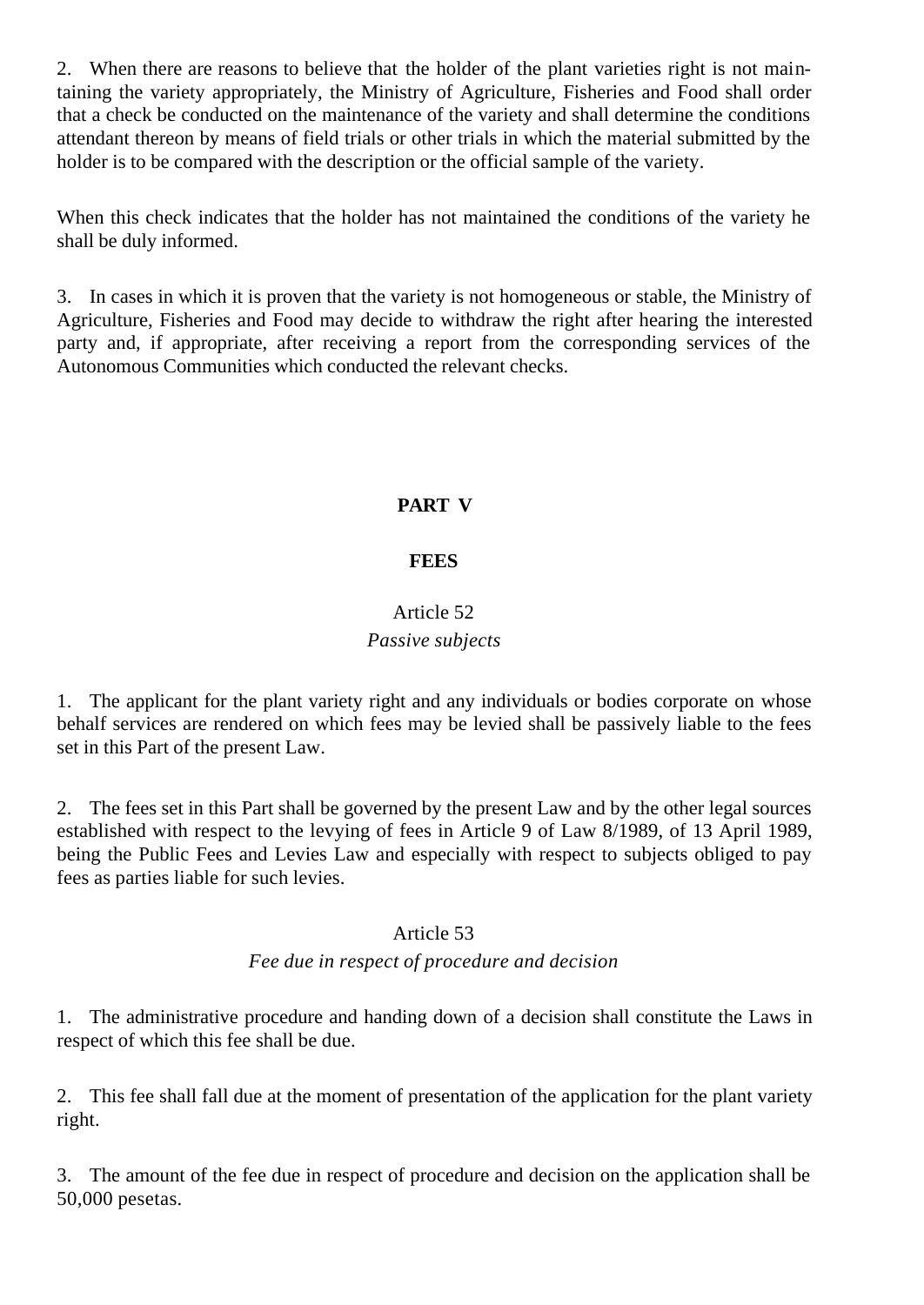#### Article 54

#### *Fee for conduct of the technical examination*

1. The trials and any other activity included in the technical examination to which Article 40 of the present Law refers shall constitute the Laws in respect of which this fee shall be due.

For the purpose of this Article, the species or groups of species to which belong the plant varieties whose material is to be subjected to the technical test shall be classified in the groups listed in Annex 2.

2. This fee shall fall due at the moment the plant material to be subjected to the technical examination is delivered to the competent authority for its realization.

3. The fees for conducting the trials that constitute the technical examination for the purpose of granting the "plant variety right" shall be as follows:

For each year of examination:

| First group:  | $125,000$ pesetas |
|---------------|-------------------|
| Second group: | $90,000$ pesetas  |
| Third group:  | $75,000$ pesetas  |
| Fourth group: | $60,000$ pesetas. |

In the case of a hybrid variety of any species whatsoever, and where it is necessary to conduct a study of the genealogical components, the fee shall be double the amount indicated for the corresponding species.

When the technical examination is carried out in a foreign body or institution on behalf of the Ministry of Agriculture, Fisheries and Food because it was so agreed, the fee shall be the amount in pesetas of the sum necessary to pay for the said service. In a case where results of a previously conducted technical examination of the variety are used by a foreign body or institution, the fee shall be the amount in pesetas of the sum necessary to pay for the said service.

#### Article 55

#### *Maintenance fee*

1. Any periodical work and verifications required to ensure that the conditions necessary for the variety to continue being protected shall constitute the Laws in respect of which this fee shall be due.

For the purpose of this Article, the species or groups of species to which belong the plant varieties whose conditions are to be confirmed are classified in groups as listed in Annex 2.

2. This fee shall fall due annually, on the same day of the same month as that on which the decision was taken to grant the plant variety right to the holder.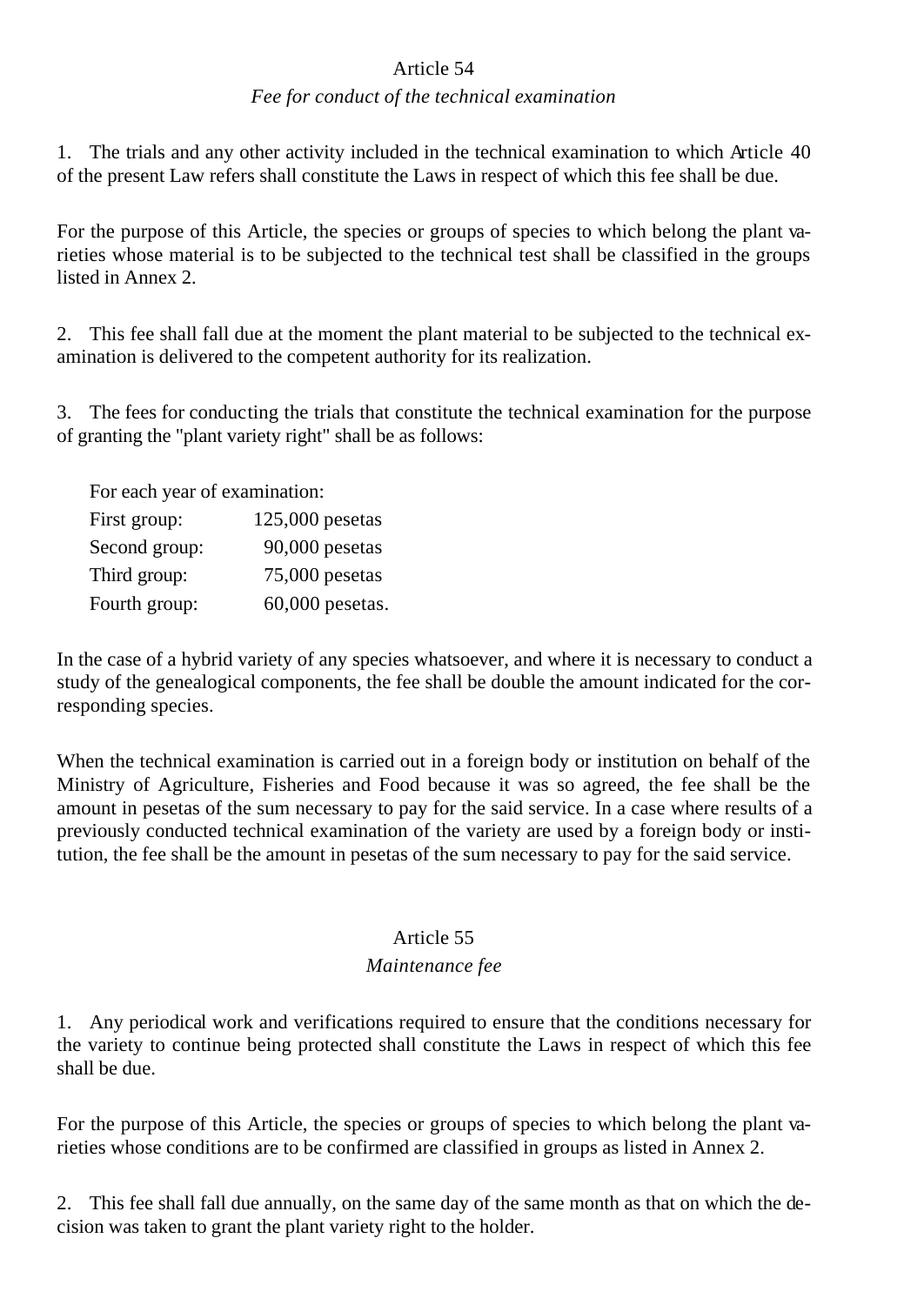3. The amounts of the fees for the annual maintenance of the plant breeder's rights shall be as follows:

| For the first year: |  |
|---------------------|--|
|---------------------|--|

| First group:  | $15,000$ pesetas. |
|---------------|-------------------|
| Second group: | $10,000$ pesetas. |
| Third group:  | $8,000$ pesetas.  |
| Fourth group: | $6,000$ pesetas.  |

For the second year:

| First group:  | $20,000$ pesetas. |
|---------------|-------------------|
| Second group: | $15,000$ pesetas. |
| Third group:  | $12,000$ pesetas. |
| Fourth group: | $10,000$ pesetas. |

For the third year:

| First group:  | $27,000$ pesetas. |
|---------------|-------------------|
| Second group: | $22,000$ pesetas. |
| Third group:  | $17,000$ pesetas. |
| Fourth group: | 15,000 pesetas.   |

For the fourth year:

| First group:  | 30,000 pesetas.   |
|---------------|-------------------|
| Second group: | $26,000$ pesetas. |
| Third group:  | 20,000 pesetas.   |
| Fourth group: | 15,000 pesetas.   |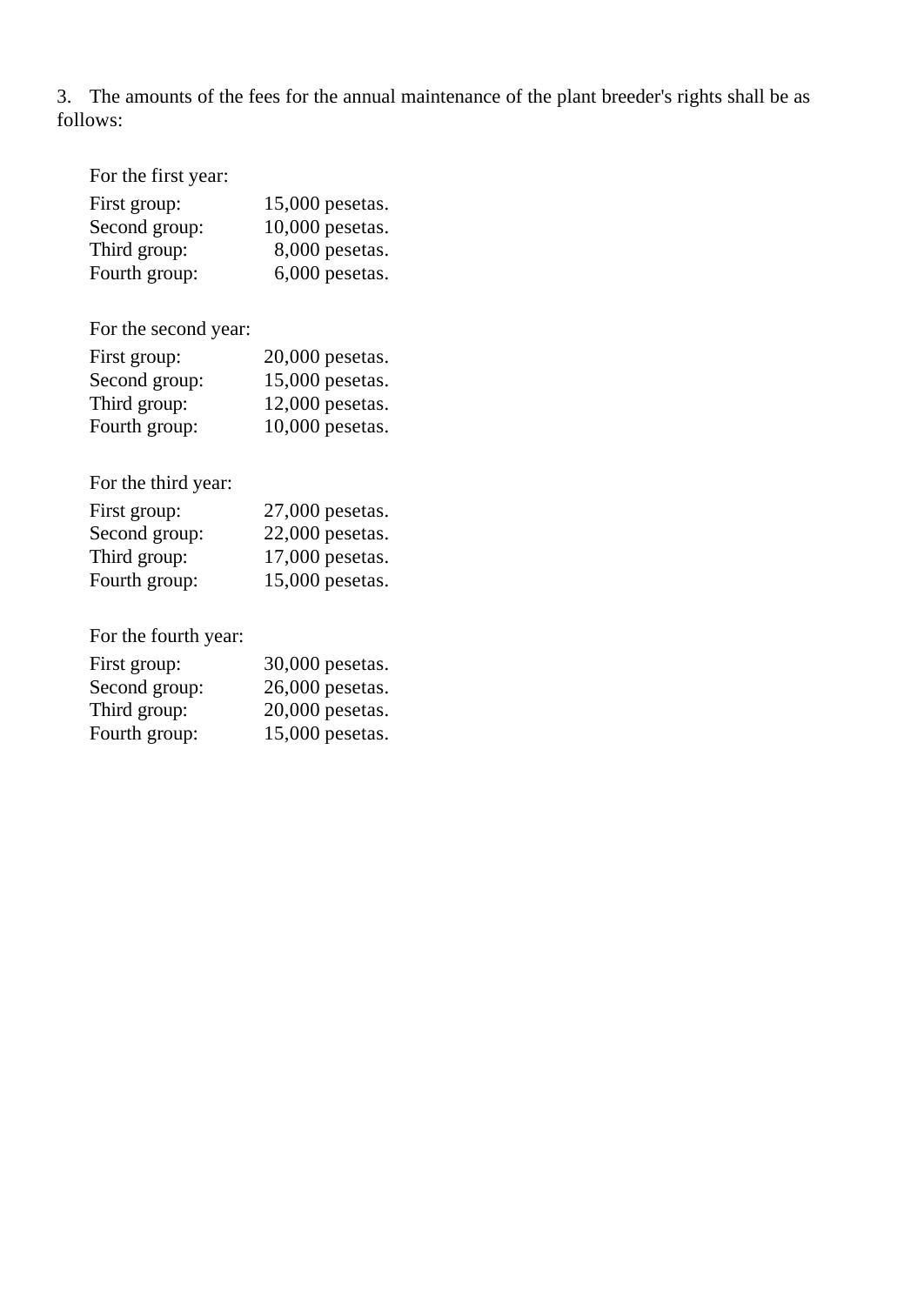For the fifth and subsequent years (until protection lapses):

| 36,000 pesetas.   |
|-------------------|
| 30,000 pesetas.   |
| $25,000$ pesetas. |
| $20,000$ pesetas. |
|                   |

#### Article 56

### *Fees for administrative services rendered*

1. The performance of some of the administrative services deriving from the applications procedure as listed below constitute the Laws in respect of which this fee shall be due:

- (a) Claiming a priority right.
- (b) Changing denomination in a right granted or pending.
- (c) Issuing copies, certificates and duplicates of any document.
- (d) Granting a compulsory licence.
- (e) Entering exploitation licences in the Registration of Protected Plant Varieties, as well as amending entries already made.

2. This fee shall fall due at the moment the corresponding applications are presented to a Registry.

3. The fee per request that an application be given priority; application for a change of denomination in an already granted or pending right: issue of copies, certificates and duplicates of any document; grant of a compulsory licence; registration of exploitation licences and amendments to already implemented licences, shall be 5,000 pesetas.

#### Article 57

#### *Administration and collection*

1. The services and activities for which the fees envisaged in Articles 53 and 56 are due will not be rendered or performed until the payment of the amount due has been made by the applicant and has become effective.

2. The services and activities for which the fees envisaged in Articles 53 and 56 are due, even when rendered or performed, shall not become effective until such time as payment has been made in the amount demanded. Notwithstanding the above, payment of the said amounts shall be enforceable by legal constraint.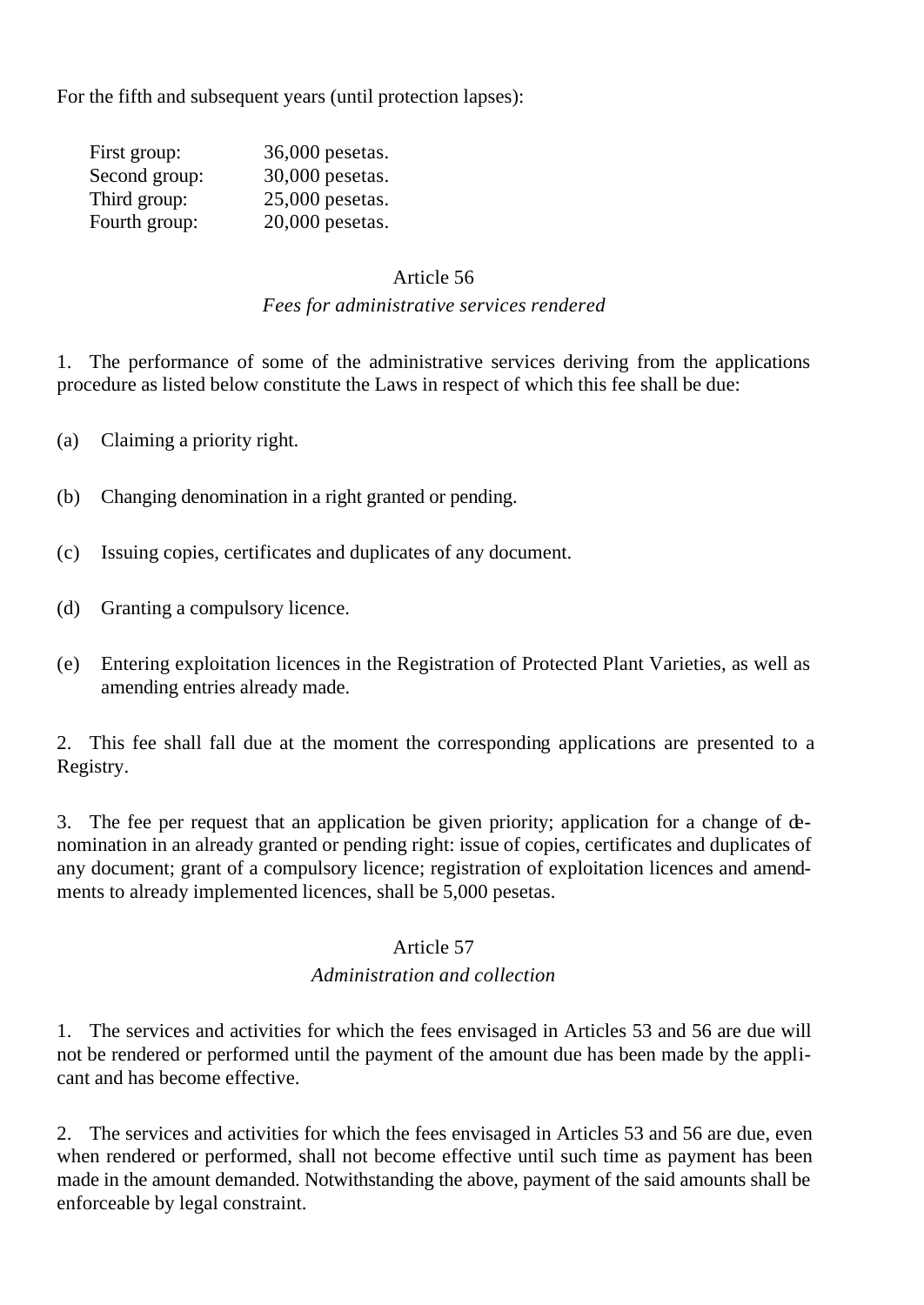3. The ordinary administration and collection of these fees shall fall to the Ministry of Agriculture, Fisheries and Food.

## First additional provision *Revision of the amount of the penalties*

The Government shall be authorized to amend the amount of the penalties contained in the present Law in accordance with variations in the consumer price index.

## Second additional provision *Interpretation criteria*

This Law shall be interpreted in accordance with the international Treaties and Conventions on such matters applicable in Spain.

## Third additional provision *Limitation of the plant breeder's right*

No limit may be placed on the free exercise of a plant breeder's right except for that stipulated in Article 17(1) or by virtue of an express provision to that effect in the Treaties and Conventions mentioned in the previous provision.

## Fourth additional provision *Respect for international Treaties and Conventions*

The measures adopted by the State to regulate the production, control and commercialization of the material of the varieties, or of the import and export of that material, shall in no way hinder the application of the provisions of the Treaties and Conventions mentioned in the third additional provision.

## Fifth additional provision *Community protection]*

Should Community protection be granted a plant variety to which a plant variety right was previously granted, the holder of such [previous] right may not invoke that plant variety right as long as the Community plant variety protection remains effective for that variety.

On termination of the validity of the Community protection, the holder of the [previous] plant variety right shall be entitled again to invoke the rights deriving therefrom, provided that the periods from the granting of that plant variety right as set in Article 18 have not lapsed.

During the time the Community plant variety protection lasts, the plant variety right holder shall be exonerated from the obligation to pay 70 percent of the initial and annual maintenance fees for the plant breeder's rights envisaged in Part V of this Law.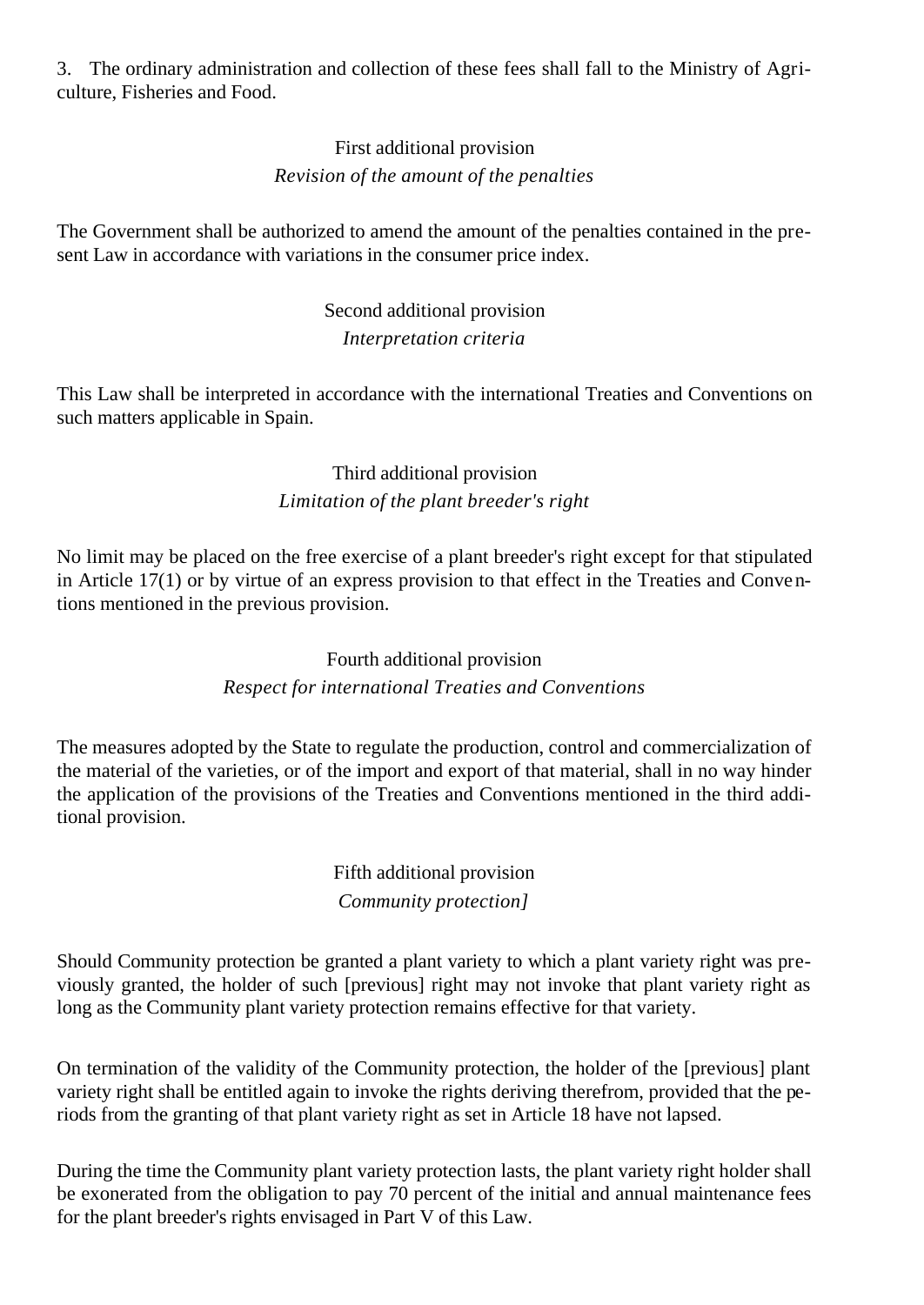## First transitory provision *Procedures initiated before the application of the present Law*

Applications for plant variety rights filed prior to the entry into force of the present Law shall be processed and resolved according to the legal situation effective on the date of filing.

### Second transitory provision

*Regime applicable to rights granted prior to the adoption of this Law*

1. The plant variety rights granted under the provisions of Law 12/1975, of 12 March 1975, on the Protection of Plant Varieties shall be governed by the provisions of that Law.

2. Notwithstanding the provisions of the previous paragraph, the following Articles of the present Law shall apply:

- (a) Part I, Chapter III: Article 12; Article 13 except for paragraphs 2 and 3; Article 15; Article 16, and Article 17.
- (b) Part I, Chapter IV, concerning the plant breeder's right as a property right.
- (c) Part I, Chapter V, on exploitation licences.
- (d) Part II, on administrative offences.
- (e) Part IV, Chapter V, on maintenance of the plant breeder's right.

Third transitory provision *Current court actions*

Court actions that had begun before the entry into force of the present Law shall continue under the same procedure as that under which they were filed.

## Single derogatory provision *Repeals*

1. All provisions contrary to the present Law shall be repealed and, in particular, Law 12/1975, of 12 March 1975, governing the Protection of Plant Varieties.

2. Until such time as the necessary regulations have been adopted for the implementation of this Law, the principles of Decree 1674/1977, of 10 June 1977 by which the General Rules and Regulations on the Protection of Plant Varieties were approved shall be maintained, provided they do not run counter to this Law.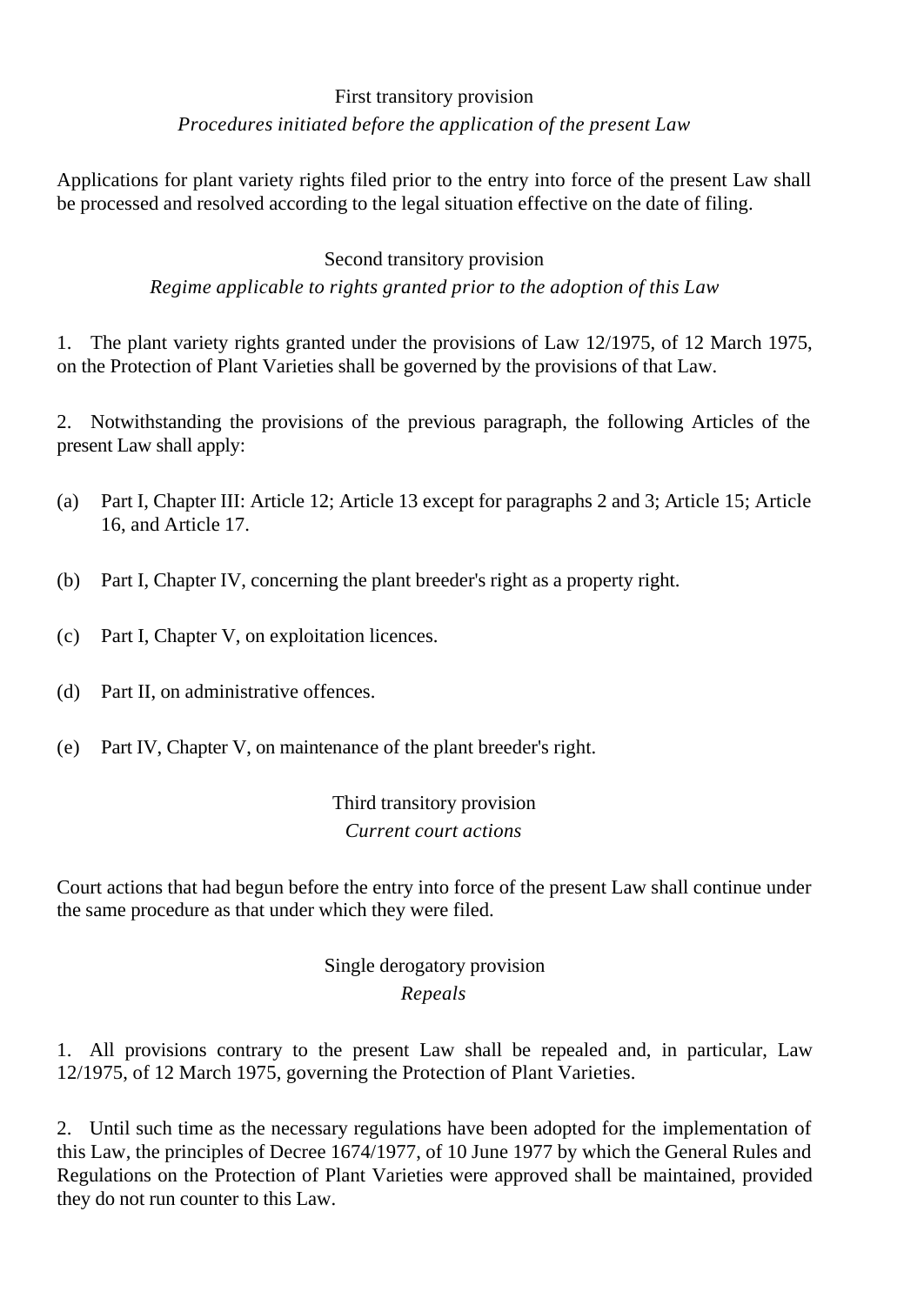## First final provision *Amendment to Law 11/1986 of 20 March 1986 – the Patent Law*

1. Article 5(1(b)) of Law 11/1986, of 20 March 1986, the Patent Law, shall be amended to read:

"(b) Plant varieties."

2. Article 143(3) of Law 11/1986, of 20 March 1986, the Patent Law, shall be amended to read:

"3. Inventions of procedures and plant varieties cannot be protected as utility models."

## Second final provision *Additional application legislation*

Where the present Law lacks a provision specifically applicable to plant breeder's rights, the Law governing the legal protection of inventions shall also apply.

> Third final provision *Development of the Law*

The Government shall be authorized to dictate such provisions for the application and development of the present Law may be necessary as well as to amend the annexes. Within a maximum of six months from the entry into effect of this Law, the Government shall approve the Rules and Regulations for its application.

> Fourth final provision *Entry into force*

The present Law shall come into effect three months after its publication in the Official State Gazette.

And so saying,

I require all Spaniards, individuals and authorities to observe this Law and ensure that it be observed.

Madrid, 7 January 2000.

JUAN CARLOS REX

Prime Minister JOSÉ MARÍA AZNAR LÓPEZ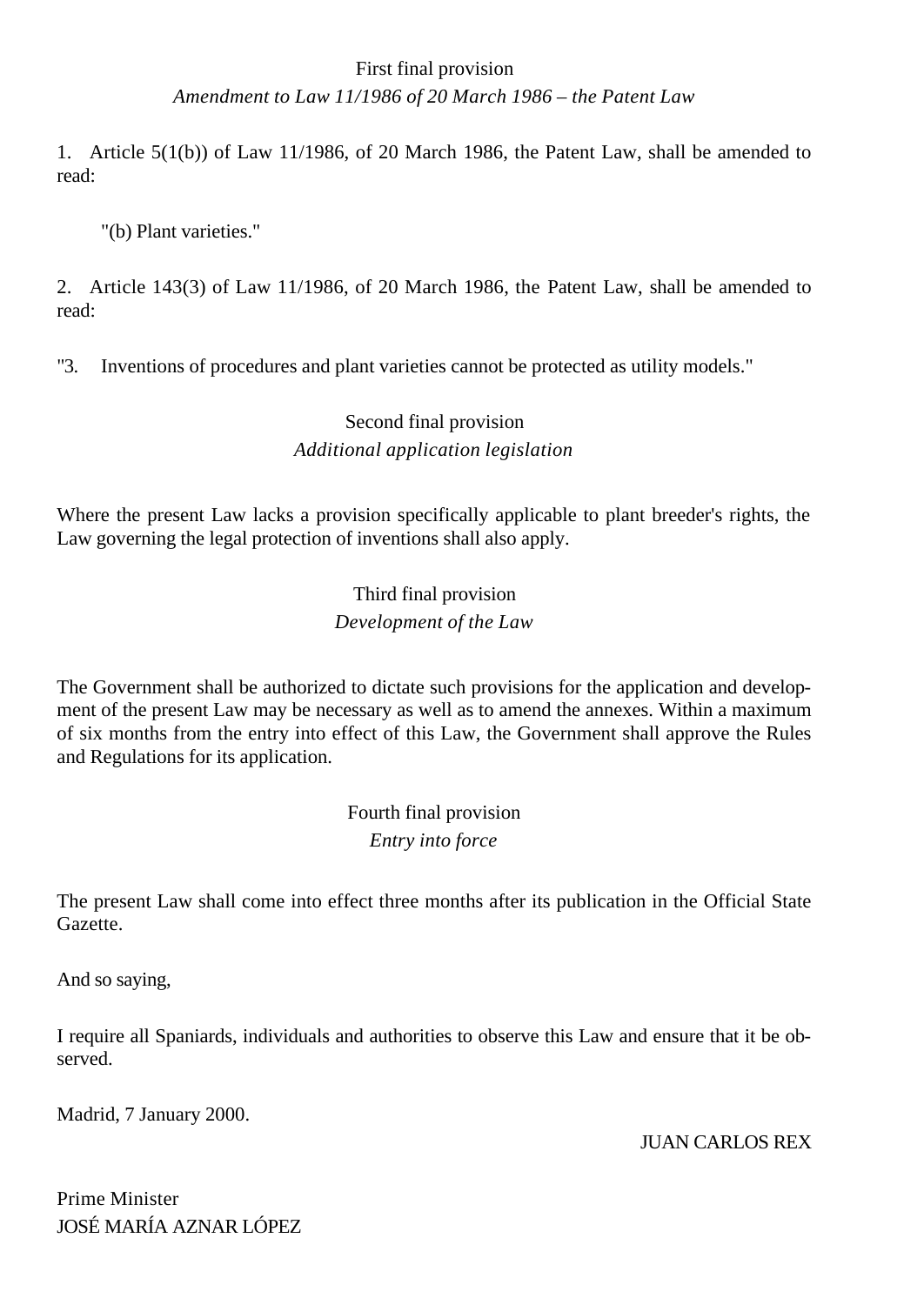#### **ANNEX 1**

#### **Plant species in respect of which an exception may be admitted to Article 14 of the Law**

(a) Fodder species:

*Cicer arietinum L. (partim)-* chickpea*. Hedysarum coronarium L. – "*zulla*". Lathyrus sp.* – pea. *Lupinus albus L. -* white lupine*. Lupinus angustifolius L.* - blue lupine. *Lupinus luteus L. -* yellow lupine*. Medicago sativa L. –* medic (clover) *Onobrychis sativa (L) Lamk. –* sainfoin cock's-head clover*. Pisum sativum L. (partim) -* peas*. Trifolium alexandrinum L.* – berseem / Egyptian clover. *Trifolium resupínatum L. -* Persian clover*. Trigonella foenum-graecum L. -* Fenugreek*. Vicia ssp*. - Vetch, beans, tare and carob beans.

(b) Cereals:

*Avena sativa -* common oat*. Hordeum vulgare L. -* common barley*. Oryza safiva L.* - rice. *Phalaris canariensis L. -* bird seed*. Secale cereale L. -* rye*. X triticosecale Wittm.* - wheat. *Triticum aestivum L. emend frori et paol.* - soft wheat. *Triticum durum Desf.* - hard wheat. *Triticum spelta L. –* awned wheat*.*

(c) Potatoes: *Solanum ruberosum - potato.*

*(*d) oleaginous and textile species:

*Brassica napus L. (partim) -* colza*. Brassica rapa L. (partimnj –* common turnip*. Linum usitatissimum -* linseed, excluding textile linen*.*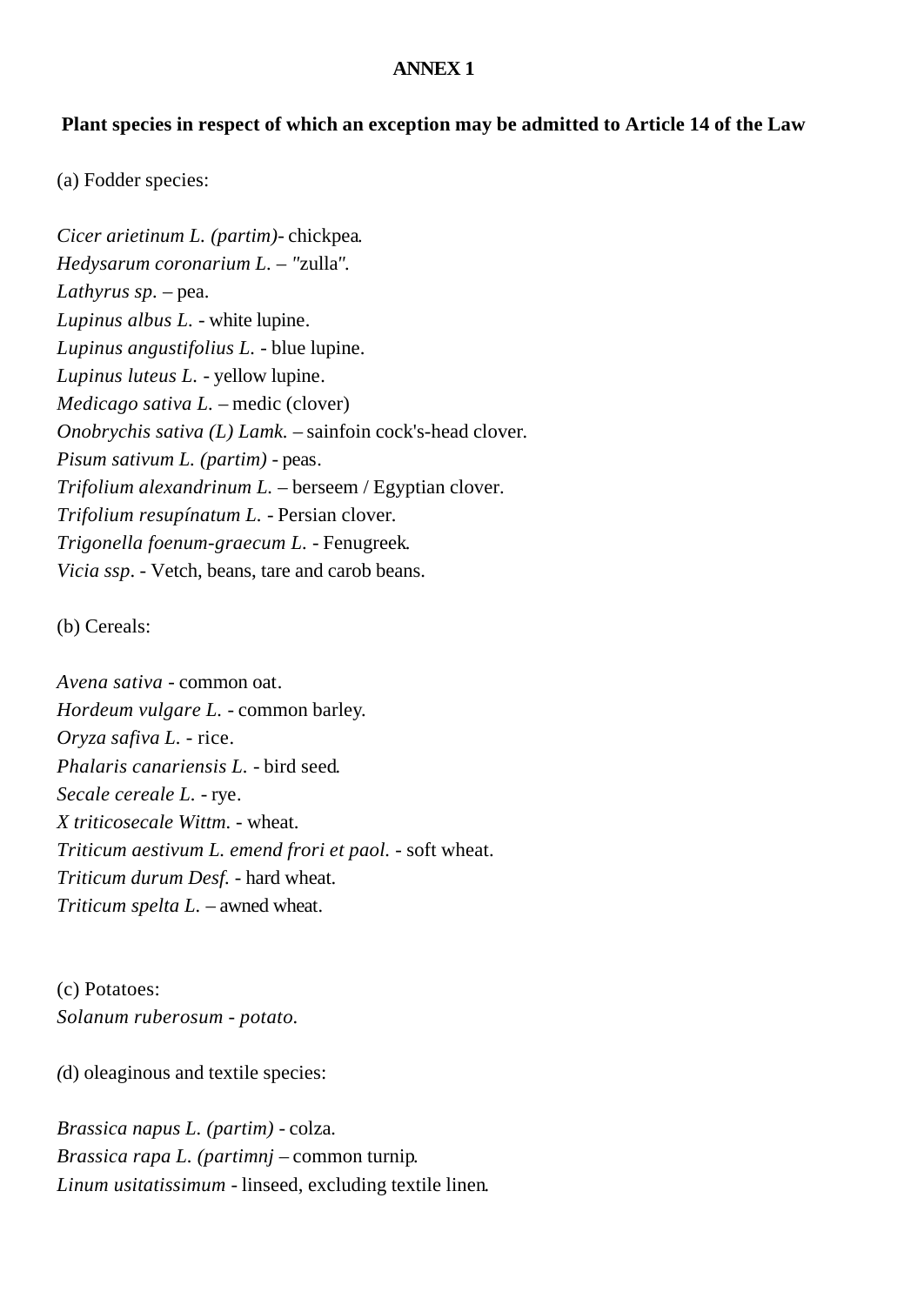(e) Horticultural species:

*Lens culinaris L.* - lentil. *Cicer arietinum L. (partim) -* chickpea*. Phaseolus ssp.* - beans. *Pisum sativum L*. *(partim)-* peas.